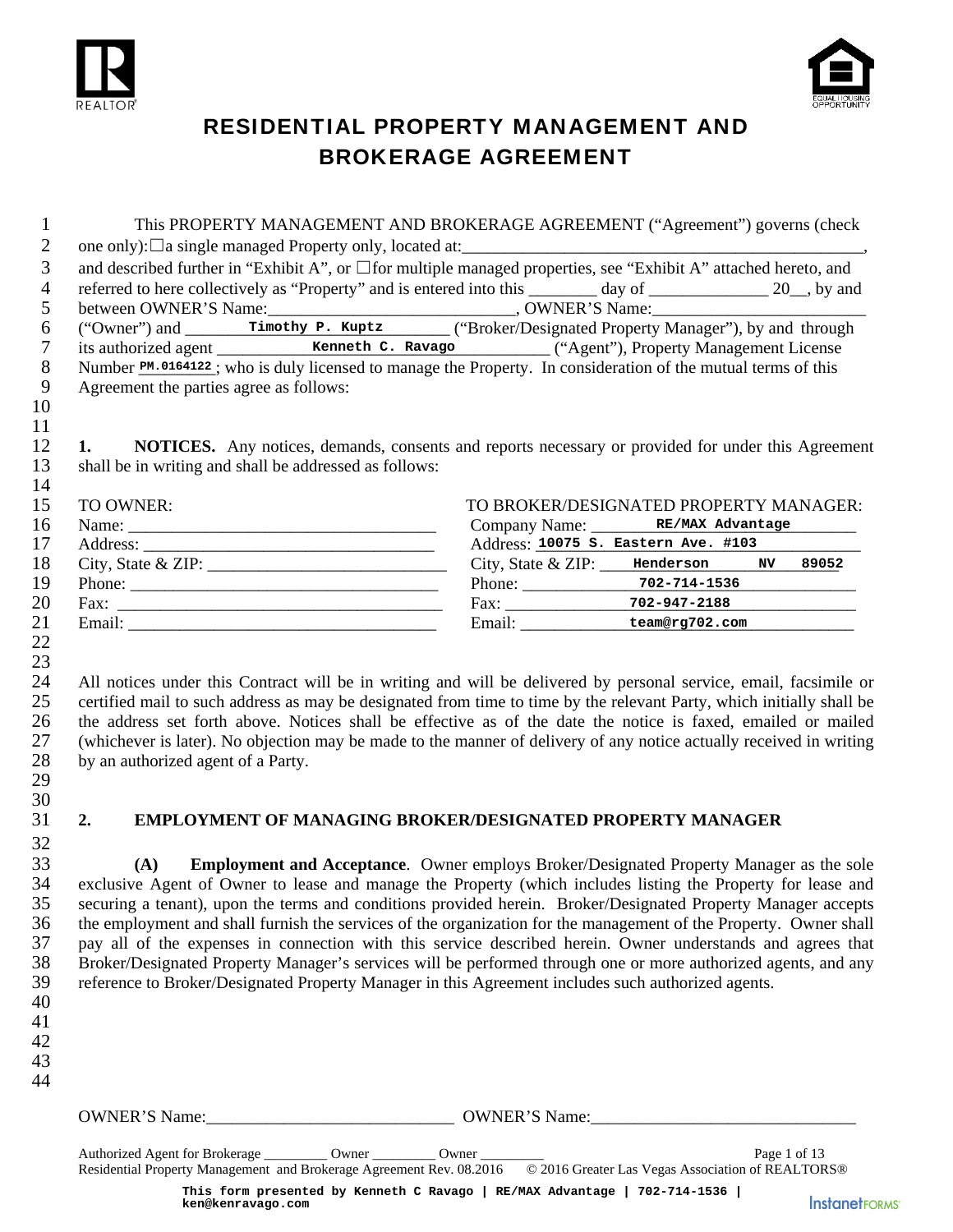$\frac{1}{2}$ 2 **(B) Relationship of Broker/Designated Property Manager to Owner.** The relationship of the parties to this Agreement shall be that of principal and agent, and all duties to be performed by Broker/Designated 3 parties to this Agreement shall be that of principal and agent, and all duties to be performed by Broker/Designated 4 Property Manager under this Agreement shall be on behalf of Owner, in Owner's name and for Owner's account.<br>5 In taking any action under this Agreement, Broker/Designated Property Manager shall be acting only as agent fo 5 In taking any action under this Agreement, Broker/Designated Property Manager shall be acting only as agent for<br>6 Owner, and nothing in this Agreement shall be construed as creating a partnership, joint venture or any ot 6 Owner, and nothing in this Agreement shall be construed as creating a partnership, joint venture or any other 7 relationship between the parties or as requiring Broker/Designated Property Manager to bear any portion of losses<br>8 arising out of or connected with the ownership or operation of the Property. Broker/Designated Property 8 arising out of or connected with the ownership or operation of the Property. Broker/Designated Property Manager<br>9 shall not at any time during the period of this Agreement be considered a direct employee of Owner. Neithe 9 shall not at any time during the period of this Agreement be considered a direct employee of Owner. Neither party 10 shall have the power to bind or obligate the other except as expressly set forth in this Agreement, exc shall have the power to bind or obligate the other except as expressly set forth in this Agreement, except that 11 Broker/Designated Property Manager is authorized to act with such additional power as may be necessary to carry<br>12 out the spirit and intent of this Agreement. Broker/Designated Property Manager, under this Agreement, s out the spirit and intent of this Agreement. Broker/Designated Property Manager, under this Agreement, shall not 13 be responsible for delays in the performance of any obligation unless there is an intentional delay caused by 14 Broker/Designated Property Manager or its agents and employees. 15

16 **(C) Term.** The term of this Agreement shall be for an initial period of <u>1</u> years (the "initial 17 term") beginning on  $20$  and ending  $20$  and ending  $20$  Unless earlier<br>18 terminated as provided in Section 19 herein, the Agreement will renew annually for successive periods of one (1) 18 terminated as provided in Section 19 herein, the Agreement will renew annually for successive periods of one (1) vear each. vear each.

 $\frac{20}{21}$ 21 **3. BROKER/DESIGNATED PROPERTY MANAGER COMPENSATION AND EXPENSES.** As 22 compensation for the services rendered by Broker/Designated Property Manager under this Agreement (and 23 exclusive of reimbursement of the expenses to which Broker/Designated Property Manager is entitled hereunder), 24 Owner shall pay Broker as follows: **Remain Scheme Theory (1)** Agenement shall be for an initial period of Lample 10 For an initial period of Lample 20 Lample 20 Lample 20 Lample 20 Lample 20 Lample 20 Lample 10 Section 19 herein, the Agenement will renew a

 $rac{25}{26}$ 26 **(A) Management Services.** Broker shall be paid the greater of \$ **99.00** per month or 8 % 27 of the monthly gross collected rents. Payments due to the Broker for periods of less than the scheduled rental 28 periods shall be prorated. If the property is vacant and until the property is leased, a vacant property fee shall be paid to the Broker in the following amount (check one): paid to the Broker in the following amount (check one):

30  $\sqrt{8}$   $n/a$  flat fee

32

36<br>37

40

 $31 \qquad \qquad \Box \$  per month of vacancy

**(B)** Leasing Fee. For the procurement of a Tenant(s) for whom a lease is signed, Broker shall be paid<br>34 a leasing fee, the greater of:  $\frac{\ }{3}$  49.00  $\frac{-OR}{-}$  n/a % of the first month's rent  $-OR$ -34 a leasing fee, the greater of:  $\frac{\ }{2}$  49.00 **– OR**– n/a % of the first month's rent  $-OR$ –  $35 \qquad n/a \qquad \%$  of the annual rent.

37 **(C) Set-Up Fee.** For entering the Property into Broker's property management system, Broker shall be 38 paid a one time, non-refundable fee of \$\_\_\_\_\_\_\_\_\_\_\_\_. Additionally, Broker shall be paid a one time, non-39 refundable fee of \$<u>equenors</u> each time a new tenant is placed in the subject property.

41 **(D) Referral Commission.** Owner also authorizes payment of an MLS referral commission to the 42 referring broker not to exceed \$\_300.00. Owner shall pay the commission within thirty (30) days of the 43 commencement of the lease agreement. Owner understands and agrees that such commission will be paid to any 44 real estate broker (including Broker leasing staff) who brings a qualified tenant that results in a signed lease. 45

46 **(E) Lease Renewals**. For Lease renewals, Broker shall be paid a renewal fee, the greater of:  $\frac{1}{2}$   $\frac{1}{2}$  **99**  $\frac{1}{2}$   $\frac{n}{a}$   $\frac{n}{a}$  of the first month's rent  $\frac{n}{a}$   $\frac{n}{a}$   $\frac{n}{a}$  of the annual rent.

48<br>49 49 **(F) Advertising.** Owner agrees to pay in advance for any and all advertisements placed on Owner's 50 behalf. The minimum advertising fee is  $\sin 2\theta$ . Unless specified by Owner in writing. Owner agrees that all 50 behalf. The minimum advertising fee is  $\frac{\pi}{a}$ . Unless specified by Owner in writing, Owner agrees that all 51 advertising (including choice of media) shall be made in the Broker/Designated Property Manager's sole discretion.

OWNER'S Name:\_\_\_\_\_\_\_\_\_\_\_\_\_\_\_\_\_\_\_\_\_\_\_\_\_\_\_\_\_ OWNER'S Name:\_\_\_\_\_\_\_\_\_\_\_\_\_\_\_\_\_\_\_\_\_\_\_\_\_\_\_\_\_\_\_

Authorized Agent for Brokerage \_\_\_\_\_\_\_\_\_ Owner \_\_\_\_\_\_\_\_\_ Owner \_\_\_\_\_\_\_\_\_ Page 2 of 13 Residential Property Management and Brokerage Agreement Rev. 08.2016 © 2016 Greater Las Vegas Association of REALTORS® **This form presented by Kenneth C Ravago | RE/MAX Advantage | 702-714-1536 |**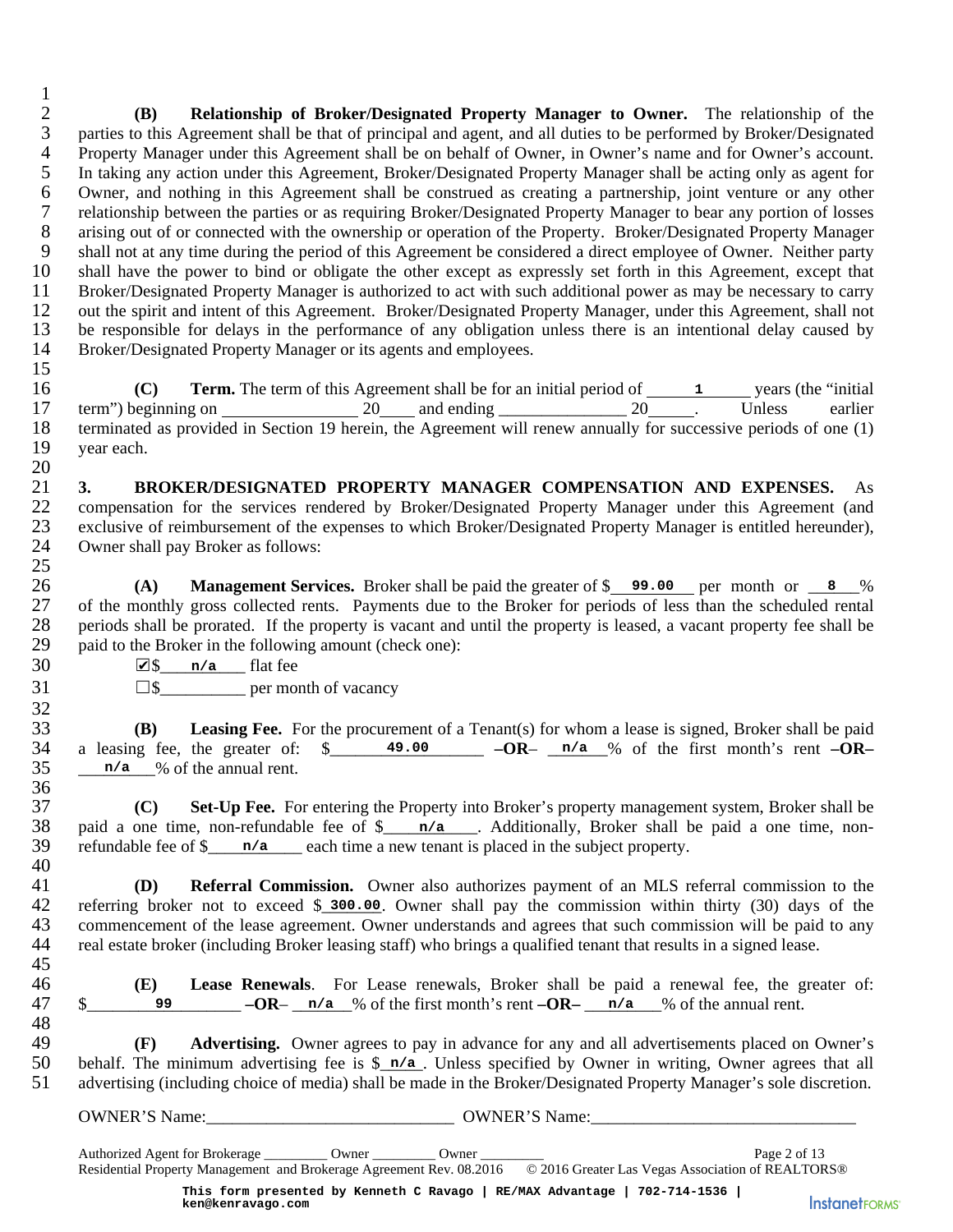2 **(G)** Interest on Unpaid Sums. Any sums due Broker under the terms of this Agreement, and not paid within 30 days after such sums have become due, shall bear interest at the rate of 12 % per annum. within 30 days after such sums have become due, shall bear interest at the rate of  $\overline{12}$  % per annum.

5 **(H) Extraordinary Services.** An hourly fee of \$ 50.00 per hour shall be paid to Broker for all necessary or requested tasks not considered normal management duties. These include attendance at eviction or 6 necessary or requested tasks not considered normal management duties. These include attendance at eviction or 7 other court proceedings; HOA meetings, HOA compliance hearings (including Ombudsman hearings) or any other related activity not considered normal management duties. related activity not considered normal management duties.

10 **(I) Termination Fees.** Additional fees may be due upon Termination of this Agreement pursuant to 11 Section 19 herein.

13 **(J) Collection Fees.** In the event that Broker/Designated Property Manager institutes any action for the 14 collection of amounts due and payable hereunder, Owner shall pay, in addition to the amounts due and payable 15 under this Agreement, all reasonable costs and attorney's fees incurred by Broker/Designated Property Manager in 16 connection with collecting under this Agreement.

## 18 **4. BANK ACCOUNTS**

 $\frac{19}{20}$ 20 **(A) Trust Accounts.** Broker shall establish a separate Trust Account, apart from any company or corporate account, for the deposit of collected receipts in an institution whose deposits are insured by the federal 21 corporate account, for the deposit of collected receipts in an institution whose deposits are insured by the federal 22 government. Such depository shall be selected by Broker. Designated funds relating to the Property in the Trust 23 Account remain the property of Owner subject to disbursement of expenses by Broker as described in this 24 Agreement. Any interest accrued on this account will be retained by Broker. Broker/Designated Property Manager 24 Agreement. Any interest accrued on this account will be retained by Broker. Broker/Designated Property Manager<br>25 shall notify Owner if a new reserve amount is required. shall notify Owner if a new reserve amount is required. 26

27 **(B)** Initial Deposit and Reserve. Immediately upon commencement of this Agreement, Owner shall 28 remit to Broker/Designated Property Manager the sum of \$  $n/a$  as a reserve. Owner shall maintain 28 remit to Broker/Designated Property Manager the sum of  $\frac{n}{a}$  as a reserve. Owner shall maintain<br>29 the reserve stated above at all times in the Trust Account to enable Broker/Designated Property Manager to pay the 29 the reserve stated above at all times in the Trust Account to enable Broker/Designated Property Manager to pay the 30 obligations of Owner under this Agreement as they become due. Broker/Designated Property Manager shall notify 31 Owner if additional funds are required.

32<br>33 33 **(C) Broker/Designated Property Manager is not required to advance funds.** If the balance of the 34 Trust Account is at any time insufficient to pay disbursements due and payable, Owner shall, not later than 10 days<br>35 after notice, remit to Broker/Designated Property Manager sufficient funds to cover the deficiency a after notice, remit to Broker/Designated Property Manager sufficient funds to cover the deficiency and replenish the 36 contingency reserve. In no event shall Broker/Designated Property Manager be required to use its own funds to pay 37 such disbursements, nor shall Broker/Designated Property Manager be required to advance any monies to Owner or 38 to the Trust Account. after such sums have become due, shall hear interest at the rate of  $\frac{12}{12}$ <br>**Extractminary Services.** An hourity fee of  $\frac{5}{5}$  soo one per hour standard<br>margement duties. These incordings: HOA necellorings HOA comp

39<br>40 40 **(D) Security Deposit Trust Account.** Broker/Designated Property Manager shall maintain a separate 41 Security Deposit Trust Account for security and other deposits.

#### 42<br>43 43 **5. COLLECTION OF RENTS AND OTHER RECEIPTS**  44

45 **(A) Broker/Designated Property Manager's Authority.** Broker/Designated Property Manager shall 46 collect all rents, charges and other amounts receivable on Owner's account in connection with the management and 47 operation of the Property. Such funds shall be deposited in the Trust Account maintained by Broker/Designated 48 Property Manager for the Property. Property Manager for the Property.

49 50

 $\frac{1}{2}$ 

 $\frac{4}{5}$ 

 $\frac{9}{10}$ 

12

 $\frac{17}{18}$ 

OWNER'S Name: <br>  $\bullet$  OWNER'S Name:

Authorized Agent for Brokerage \_\_\_\_\_\_\_\_\_ Owner \_\_\_\_\_\_\_\_\_ Owner \_\_\_\_\_\_\_\_\_ Page 3 of 13 Residential Property Management and Brokerage Agreement Rev. 08.2016 © 2016 Greater Las Vegas Association of REALTORS® **This form presented by Kenneth C Ravago | RE/MAX Advantage | 702-714-1536 |**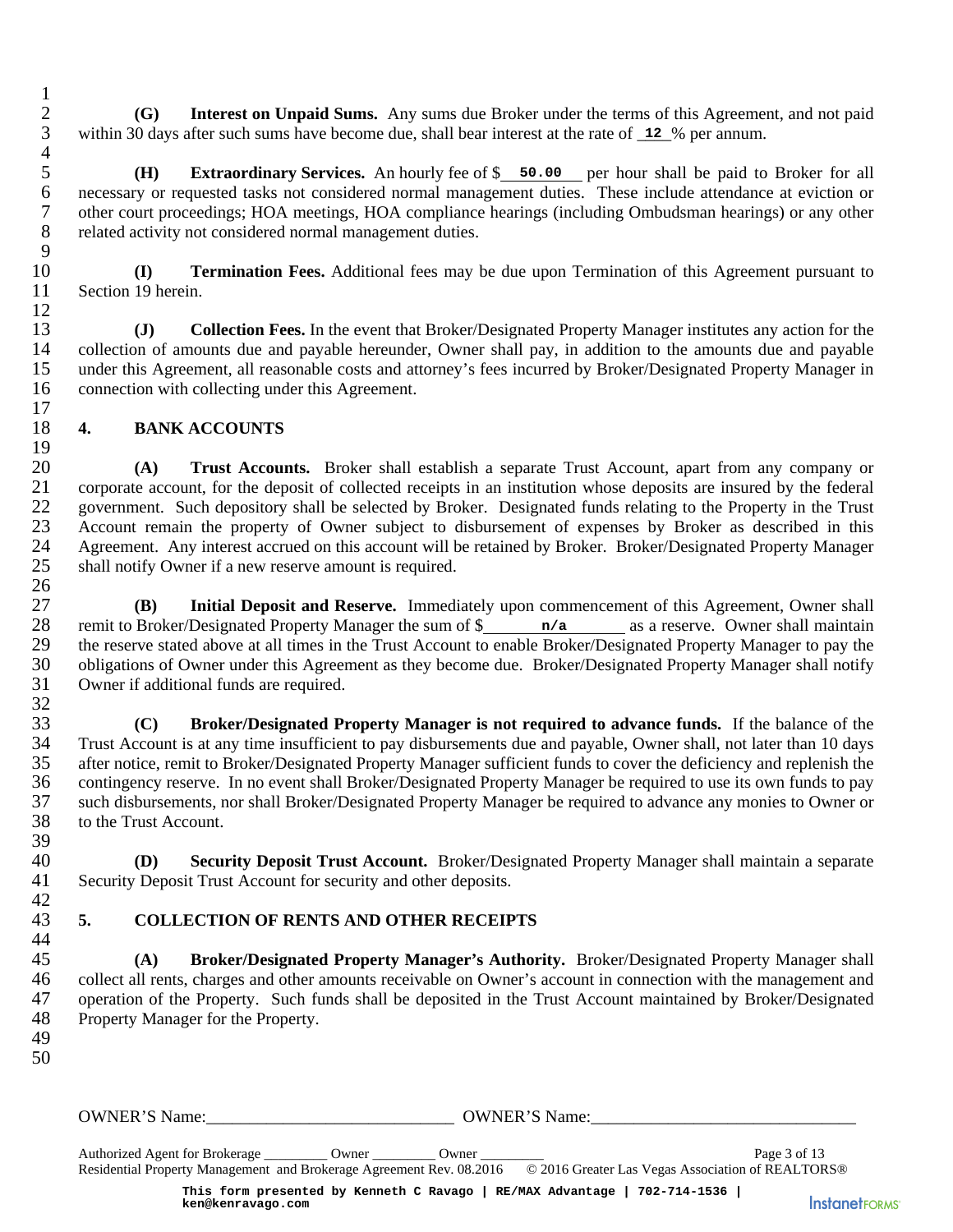1 **(B) Special Charges.** If permitted by applicable law, Broker/Designated Property Manager may collect from the Tenants and retain any and or all, but not limited to the following: an administrative charge for late 2 collect from the Tenants and retain any and or all, but not limited to the following: an administrative charge for late<br>3 payment of rent, a charge for returned or non-negotiated checks, interest, a rental application fe payment of rent, a charge for returned or non-negotiated checks, interest, a rental application fee and any other fees 4 as determined by Broker/Designated Property Manager. Late fees will be retained by:

| 5 | $\Box$ Owner                        |
|---|-------------------------------------|
| 6 | ■Broker/Designated Property Manager |
|   | $\Box$ Split                        |

9 **(C) Security Deposit Trust Account.** Broker/Designated Property Manager shall collect a security 10 deposit and deposit it into the Trust Account and disburse it in accordance with NRS Chapter 118A. Any interest 11 earned on tenant security deposits shall be retained by Broker/Designated Property Manager.

## 12 **6. DISBURSEMENTS OF RENTS AND OTHER RECEIPTS**

14 **(A) Operating Expenses.** From the Trust Account, Broker/Designated Property Manager is hereby authorized to pay for all expenses and costs of operating the Property and for all other sums due Broker/Designated authorized to pay for all expenses and costs of operating the Property and for all other sums due Broker/Designated 16 Property Manager under this Agreement, including Broker/Designated Property Manager's compensation.

 $\frac{17}{18}$ 18 **(B) Debt Service.** If Owner and Broker/Designated Property Manager mutually agree in writing, 19 Owner shall give Broker/Designated Property Manager advance written notice of at least thirty (30) days to make<br>20 any additional monthly or recurring payments (such as mortgage indebtedness, general taxes, special asse any additional monthly or recurring payments (such as mortgage indebtedness, general taxes, special assessments 21 or insurance premiums) out of Owner's proceeds from the Property. If Owner notifies Broker/Designated Property<br>22 Manager to make such payments after the beginning of the term of this Agreement, Broker/Designated Proper 22 Manager to make such payments after the beginning of the term of this Agreement, Broker/Designated Property<br>23 Manager shall have the authority to name a new contingency reserve amount, and Owner shall maintain this new 23 Manager shall have the authority to name a new contingency reserve amount, and Owner shall maintain this new<br>24 contingency reserve amount at all times in the Trust Account. contingency reserve amount at all times in the Trust Account. 25 **Example 12**<br> **kecurity Deposit**<br> **kecurity Depositions**<br> **kecurity Depositions**<br> **kenderally deposits**<br> **kenderally deposits**<br> **kenderally Experally Experally or experally or recurring experally or recurring emonthly or r** 

26 **(C)** Net Proceeds. To the extent that funds are available and after maintaining the cash contingency<br>27 reserve amount as specified in Section 4(b), Broker/Designated Property Manager shall transmit the cash balances 27 reserve amount as specified in Section 4(b), Broker/Designated Property Manager shall transmit the cash balances 28 to Owner or as otherwise directed by the client in writing. Net proceeds are defined as the amount after all costs and<br>29 expenses are deducted by Broker/Designated Property Manager from the gross proceeds from the Prop 29 expenses are deducted by Broker/Designated Property Manager from the gross proceeds from the Property

#### 30<br>31 31 **7. FINANCIAL AND OTHER REPORTS**  32

8<br>9

13

33 **(A) Owner/IRS Relationship.** Owner is required to file all required Internal Revenue Service (IRS) 34 forms and meet all IRS requirements. Owner agrees to provide Broker/Designated Property Manager with<br>35 appropriate IRS forms (e.g., W-9) before any funds are disbursed to Owner. appropriate IRS forms (e.g., W-9) before any funds are disbursed to Owner.

 $\frac{36}{37}$ 37 **(B) Reports.** Broker/Designated Property Manager shall furnish Owner with a statement of cash 38 receipts and disbursements from the operation of the Property monthly. In addition, Broker/Designated Property 39 Manager shall, on a mutually acceptable schedule, prepare and submit to Owner such other reports as are agreed on 40 by both parties. Broker/Designated Property Manager shall submit appropriate forms as required by the IRS at the conclusion of each calendar year. conclusion of each calendar year. 42

43 **(C) Foreign Investments In Real Property Tax Act (FIRPTA).** Pursuant to the Internal Revenue Code 44 Section 1441, the deduction of a withholding tax on all fixed or determinable gross income shall be required of any 45 non-resident alien individual, fiduciary, foreign partnership or foreign corporation unless exempt under provisions 46 provided under said IRS Section. If Owner is a non-resident alien individual, fiduciary, foreign partnership or 47 foreign corporation, Broker/Designated Property Manager will require a written statement pursuant to the controlling IRS Code Section. controlling IRS Code Section.

| 49 |                                                                                                        |  |  |  |  |  |
|----|--------------------------------------------------------------------------------------------------------|--|--|--|--|--|
| 50 | Owner _____ (is) -OR- ____ (is not) a non-resident alien individual, fiduciary, foreign partnership or |  |  |  |  |  |
|    | 51 foreign corporation.                                                                                |  |  |  |  |  |

OWNER'S Name:\_\_\_\_\_\_\_\_\_\_\_\_\_\_\_\_\_\_\_\_\_\_\_\_\_\_\_\_\_ OWNER'S Name:\_\_\_\_\_\_\_\_\_\_\_\_\_\_\_\_\_\_\_\_\_\_\_\_\_\_\_\_\_\_\_

**InstanetFORMS**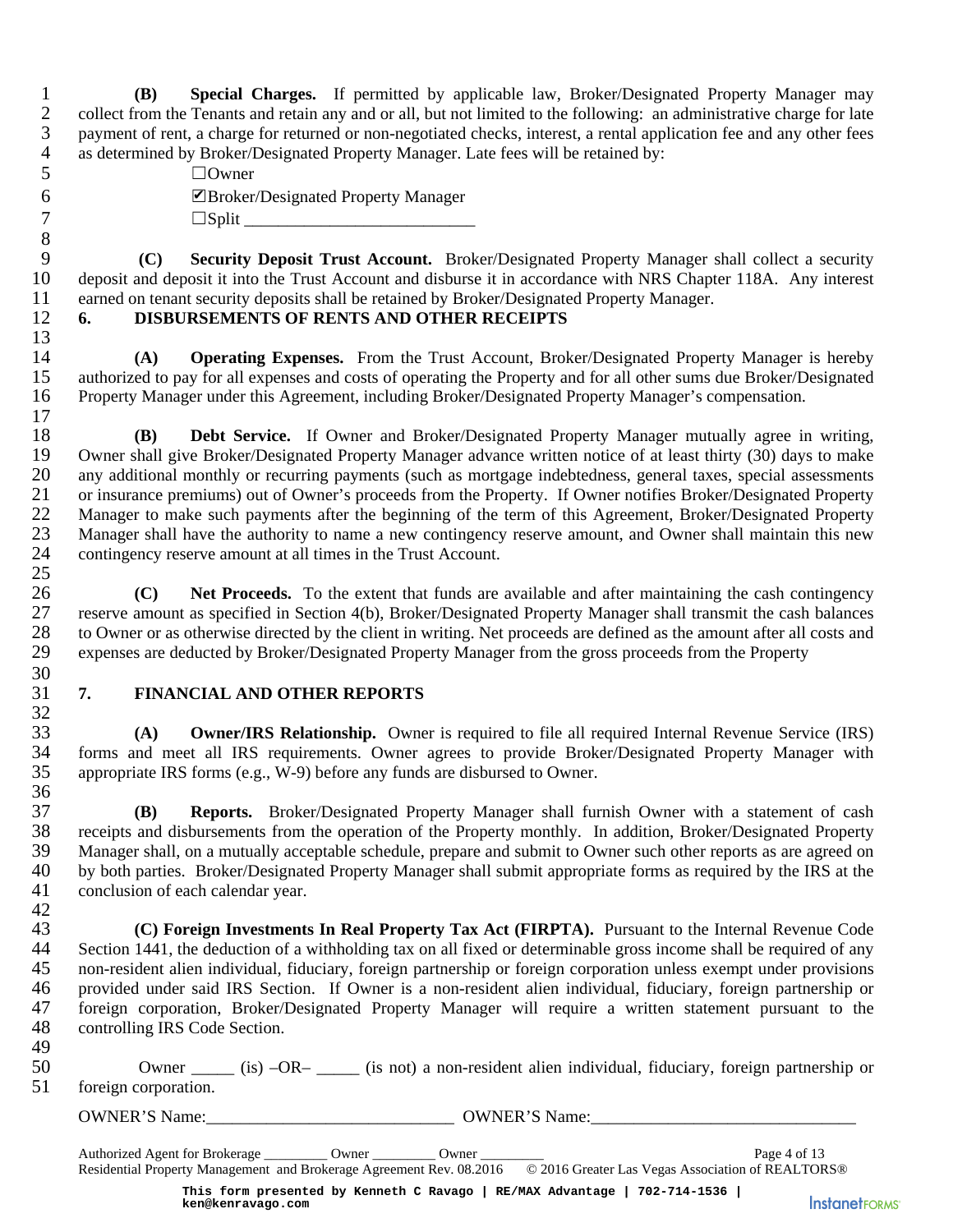$\frac{2}{3}$ 

 $\begin{array}{c} 7 \\ 8 \end{array}$ 

16

### 1 **8. LEASING AND RENTING**

3 **(A) Authority.** Broker/Designated Property Manager is authorized to negotiate, prepare and sign all 4 leases, including all renewals and extensions of leases and to cancel and modify existing leases for Owner. All<br>5 costs of leasing shall be paid out of the Property Trust Account. Leases are to be written on Broker/Desig 5 costs of leasing shall be paid out of the Property Trust Account. Leases are to be written on Broker/Designated 6 Property Manager's standard lease forms. Property Manager's standard lease forms.

8 **(B) Forfeited Holding Fee.** Broker/Designated Property Manager may collect from Applicants a<br>9 Holding Fee, in exchange for an agreement to reserve the premises for Applicant and take the premises off the 9 Holding Fee, in exchange for an agreement to reserve the premises for Applicant and take the premises off the 10 rental market for a period of time as set forth and governed by a Holding Fee Agreement. In the event Applicant 11 fails to enter into a Lease Agreement and their Holding Fee is forfeited, Holding Fee will be retained by:

12 ☐Owner 13 ☐Broker/Designated Property Manager 14 ☐Other \_\_\_\_\_\_\_\_\_\_\_\_\_\_\_\_\_\_\_\_\_\_\_\_\_\_\_\_\_\_\_\_\_\_\_\_\_\_\_\_\_\_\_\_\_\_\_\_\_\_\_\_\_\_\_\_\_\_\_\_\_\_\_\_\_\_\_\_

17 **(C) Enforcement of the Leases.** Broker/Designated Property Manager is authorized to institute, in 18 Owner's name, all legal actions or proceedings for the enforcement of any lease term, for the collection of rent or 19 other income from the Property, or for the eviction or dispossession of the tenants or other persons from the 20 Property. Broker/Designated Property Manager is authorized to sign and serve such notices as Broker/Designated<br>21 Property Manager deems necessary for lease enforcement, including the collection of rent or other income. Property Manager deems necessary for lease enforcement, including the collection of rent or other income. If 22 Broker/Designated Property Manager deems it necessary, Broker/Designated Property Manager may retain an 23 attorney of Broker/Designated Property Manager's choice (unless Owner supplies Broker/Designated Property 24 Manager with the name of Owner's attorney). Owner shall pay all attorney's fees and court costs. **Example Towner**<br> **Enforcement of**<br> **k** all legal actions of<br>
all legal actions of<br>
from the Property Mare (ser/Designated Proger deems necessated Property Mare oker/Designated Proformer Management/Maintenance review<br> **ke** 

15  $\hskip1cm \overline{\phantom{a}15}$   $\hskip1cm \overline{\phantom{a}15}$   $\hskip1cm \overline{\phantom{a}15}$   $\hskip1cm \overline{\phantom{a}15}$   $\hskip1cm \overline{\phantom{a}15}$   $\hskip1cm \overline{\phantom{a}15}$   $\hskip1cm \overline{\phantom{a}15}$   $\hskip1cm \overline{\phantom{a}15}$   $\hskip1cm \overline{\phantom{a}15}$   $\hskip1cm \overline{\phantom{a}15}$   $\hskip1cm \overline{\phantom{a}15}$ 

 $rac{25}{26}$ 26 **(D) Management/Maintenance Review.** Broker/Designated Property Manager shall make 27 management/maintenance reviews of the Property at the time of occupancy, when the tenant vacates and at such<br>28 other times as Broker/Designated Property Manager feels necessary or advisable and report matters concernin 28 other times as Broker/Designated Property Manager feels necessary or advisable and report matters concerning the<br>29 condition of the Property to Owner. In the event of vacancy, Broker/Designated Property Manager will ta 29 condition of the Property to Owner. In the event of vacancy, Broker/Designated Property Manager will take 30 reasonable precautions to secure the Property.

 $\frac{31}{32}$ 32 **(E) KEYBOX:** Owner  $\angle$  does -OR- does not authorize Broker/Designated Property Manager to 33 install a keybox ( $\angle\angle$  electronic -OR- \_\_\_\_\_ mechanical) in connection with the showing of the Property. A 34 mechanical keybox is a combination-type box that can be opened by anyone who has access to the combination/code. The MLS requires that a valid working code for a mechanical keybox be included in the listing 35 combination/code. The MLS requires that a valid working code for a mechanical keybox be included in the listing 36 for ease of showing. The code is a confidential field that is not intended to be available to the public. Owner 37 acknowledges that they have been advised that: 38<br>39

39 a. The purpose and function of the keybox is to permit access to the interior of the Property by all members 40 of GLVAR's MLS as well as any licensed professionals necessary to facilitate the sale of the Property: 40 of GLVAR's MLS as well as any licensed professionals necessary to facilitate the sale of the Property;<br>41 b. Owner should safeguard Personal Property and valuables located within the Property;

41 b. Owner should safeguard Personal Property and valuables located within the Property;<br>c. It is not a requirement of the GLVAR's MLS for an Owner to allow the use of a keybo

42 c. It is not a requirement of the GLVAR's MLS for an Owner to allow the use of a keybox;

43 d. Where a tenant occupies the Property, the tenant's consent is also required, which shall be obtained by 44 the Owner or the Property Manager;

45 e. Owner  $\angle$  does -OR- does not authorize Broker/Designated Property Manager to issue "One Day 46 Codes" to access the electronic keybox installed on the property. A "One Day Code" is an electronic means to 47 allow access to the keybox key compartment. Broker/Designated Property Manager shall only issue such codes to 48 licensed professionals. Broker/Designated Property Manager further agrees to use all reasonable means to verify the 49 identity of said licensed professionals.

50

OWNER'S Name:\_\_\_\_\_\_\_\_\_\_\_\_\_\_\_\_\_\_\_\_\_\_\_\_\_\_\_\_\_ OWNER'S Name:\_\_\_\_\_\_\_\_\_\_\_\_\_\_\_\_\_\_\_\_\_\_\_\_\_\_\_\_\_\_\_

Authorized Agent for Brokerage \_\_\_\_\_\_\_\_\_ Owner \_\_\_\_\_\_\_\_\_ Owner \_\_\_\_\_\_\_\_\_ Page 5 of 13 Residential Property Management and Brokerage Agreement Rev. 08.2016 © 2016 Greater Las Vegas Association of REALTORS® **This form presented by Kenneth C Ravago | RE/MAX Advantage | 702-714-1536 |**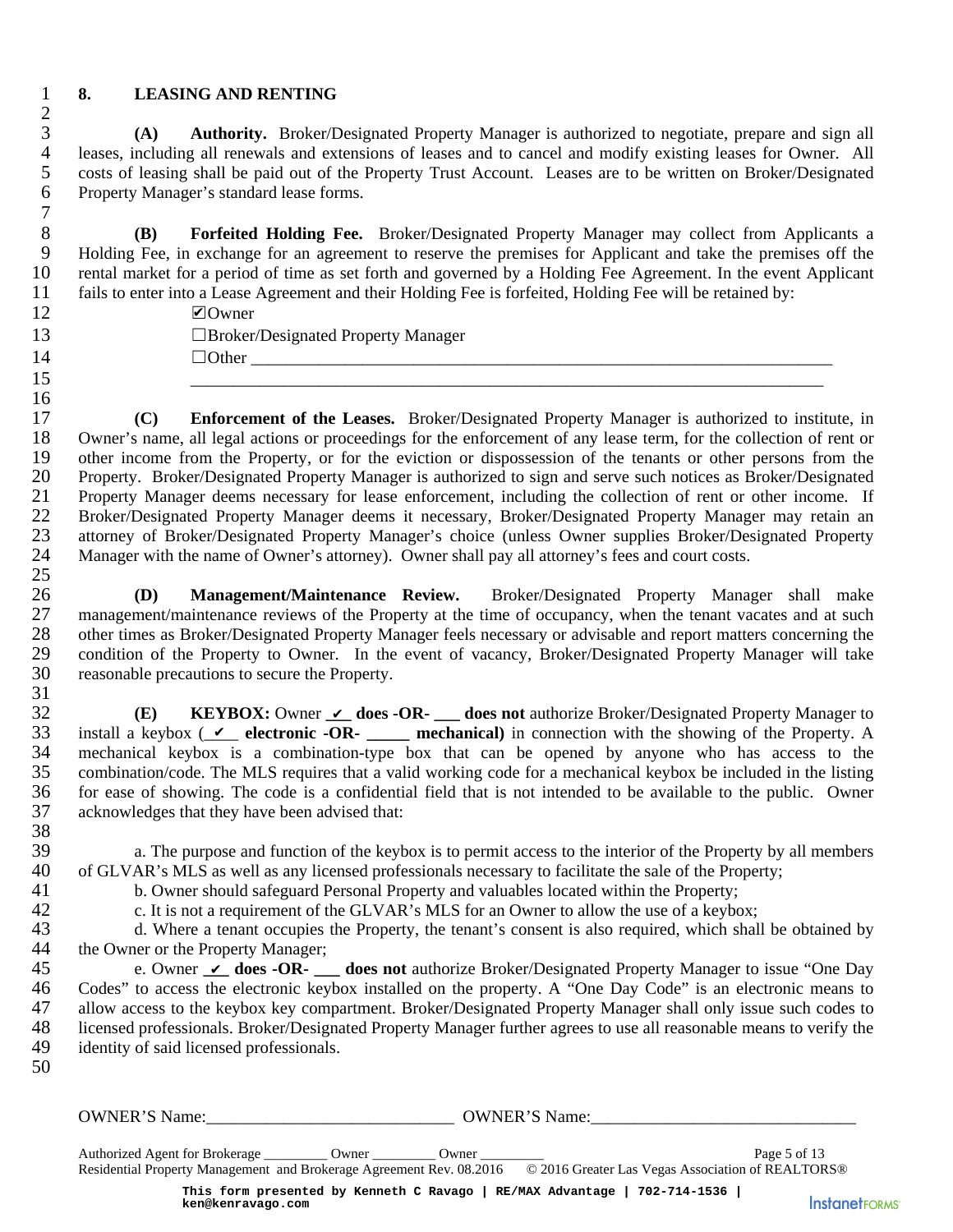1 f. Owner acknowledges that GLVAR, the MLS, Broker/Designated Property Manager or its Listing Agent 2 is not insuring owner or occupant against theft, loss or vandalism resulting from such access. Owner is responsible<br>3 for taking such steps as may be necessary to secure and protect the Property during any time that a ke 3 for taking such steps as may be necessary to secure and protect the Property during any time that a keybox is being 4 used and obtaining appropriate insurance.

 $\frac{5}{6}$ 6 **9. MULTIPLE LISTING SERVICE (MLS):** Broker/Designated Property Manager is a participant of THE 7 GREATER LAS VEGAS ASSOCIATION OF REALTORS® (GLVAR) Multiple Listing Service, and the listing<br>8 information will be provided to the MLS to be published and disseminated to its Participants and Subscribers in 8 information will be provided to the MLS to be published and disseminated to its Participants and Subscribers in<br>9 accordance with its Rules and Regulations and Section 10 herein, unless Owner signs Instructions to Exclud 9 accordance with its Rules and Regulations and Section 10 herein, unless Owner signs Instructions to Exclude.<br>10 Broker/Designated Property Manager is authorized to cooperate with other real estate brokers, and to report 10 Broker/Designated Property Manager is authorized to cooperate with other real estate brokers, and to report the 11 lease, its price and terms for the publication, dissemination, information and use by authorized Association 12 members. MLS Participants and Subscribers. members, MLS Participants and Subscribers. 13

14 **10. OWNER OPT OUTS:** Owner further understands and acknowledges that MLS will disseminate the 15 Property's listing information to those MLS brokers and agents (and/or their web vendors) who operate Internet 16 sites, as well as online providers such as realtor.com and lasvegasrealtor.com, and that such sites are generally 17 available to the public. Some, but not all, of these websites may include a commentary section where consumers 18 may include reviews and comments about the Property in immediate conjunction with the listing (blogging), or 19 provide a link to the comments. In addition, some, but not all, of these websites may display an automated estimate 20 of the market value of the Property in immediate conjunction with the listing, or provide a link to 20 of the market value of the Property in immediate conjunction with the listing, or provide a link to the estimate. Owner may opt-out of any of the following by initialing the appropriate space(s) below:  $\begin{array}{c} 21 \\ 22 \\ 23 \end{array}$ 

23 a. a. I/we have advised the Broker/Designated Property Manager that I/we **DO NOT**<br>24 want the listed Property to be **displayed on the Internet** (the listing will not appear on any Internet site). In 24 want the listed Property to be **displayed on the Internet** (the listing will not appear on any Internet site). In selecting this option, Owner understands that consumers who conduct searches for listings on the Internet 25 selecting this option, Owner understands that consumers who conduct searches for listings on the Internet will not 26 see information about the listed property in response to their search.

28 b.<br>
29 want the **address** of the listed Property to be displayed on the Internet (listing information will be disseminated via 29 want the **address** of the listed Property to be displayed on the Internet (listing information will be disseminated via<br>30 Internet, but the Property address will not appear in conjunction with the listing). Internet, but the Property address will not appear in conjunction with the listing).

32 c.\_\_\_\_\_\_\_\_ \_\_\_\_\_\_\_\_ I/we have advised the Broker/Designated Property Manager that I/we **DO NOT** 33 want a **commentary section** displayed or linked to the listed Property (the site operator may indicate that the feature was disabled at the request of the owner).

36 d. Let us also a set that I/we have advised the Broker/Designated Property Manager that I/we **DO NOT**<br>37 want an **automated** estimate of value displayed or linked to the listed Property (the site operator may indicate 37 want an **automated estimate of value** displayed or linked to the listed Property (the site operator may indicate 38 that the feature was disabled at the request of the owner).

 $-OR-$ 

 $\frac{26}{27}$ <br>28

 $\frac{31}{32}$ 

 $\frac{34}{35}$ <br>36

39

42<br>43

44

41 \_\_\_\_\_\_\_\_ \_\_\_\_\_\_\_\_ Owner does **NOT** opt out of any of the above.

## 43 **11. REASONABLE MAINTENANCE AND REPAIR**

45 **(A) Ordinary/Emergency Maintenance Repair.** Broker/Designated Property Manager shall make or 46 cause to be made, through contracted services, employees or otherwise, all ordinary repairs and replacements<br>47 reasonably necessary to preserve the Property in a habitable condition and for the operating efficiency of 47 reasonably necessary to preserve the Property in a habitable condition and for the operating efficiency of the 48 Property, and all alterations required to comply with lease requirements, governmental regulations or insurance 49 requirements. Any cost exceeding \$ 250.00 must be approved by Owner in advance, with the following 50 exceptions (1) in an emergency where repairs are immediately necessary for the preservation and safety of the 51 Property, (2) to avoid the suspension of any essential service to the Property, (3) to avoid danger or life of property, or (4) to comply with federal, state or local law. 53 Any cost exceeding \$ 250.00<br>
in an emergency where repair<br>
avoid the suspension of any es<br>
y with federal, state or local law<br>
me:<br>
<u>For Brokerage Counce Counce</u><br>
ty Management and Brokerage Agree<br>
This form presented by K

OWNER'S Name:\_\_\_\_\_\_\_\_\_\_\_\_\_\_\_\_\_\_\_\_\_\_\_\_\_\_\_\_\_ OWNER'S Name:\_\_\_\_\_\_\_\_\_\_\_\_\_\_\_\_\_\_\_\_\_\_\_\_\_\_\_\_\_\_\_

Authorized Agent for Brokerage \_\_\_\_\_\_\_\_\_ Owner \_\_\_\_\_\_\_\_\_ Owner \_\_\_\_\_\_\_\_\_ Page 6 of 13 Residential Property Management and Brokerage Agreement Rev. 08.2016 © 2016 Greater Las Vegas Association of REALTORS® **This form presented by Kenneth C Ravago | RE/MAX Advantage | 702-714-1536 |**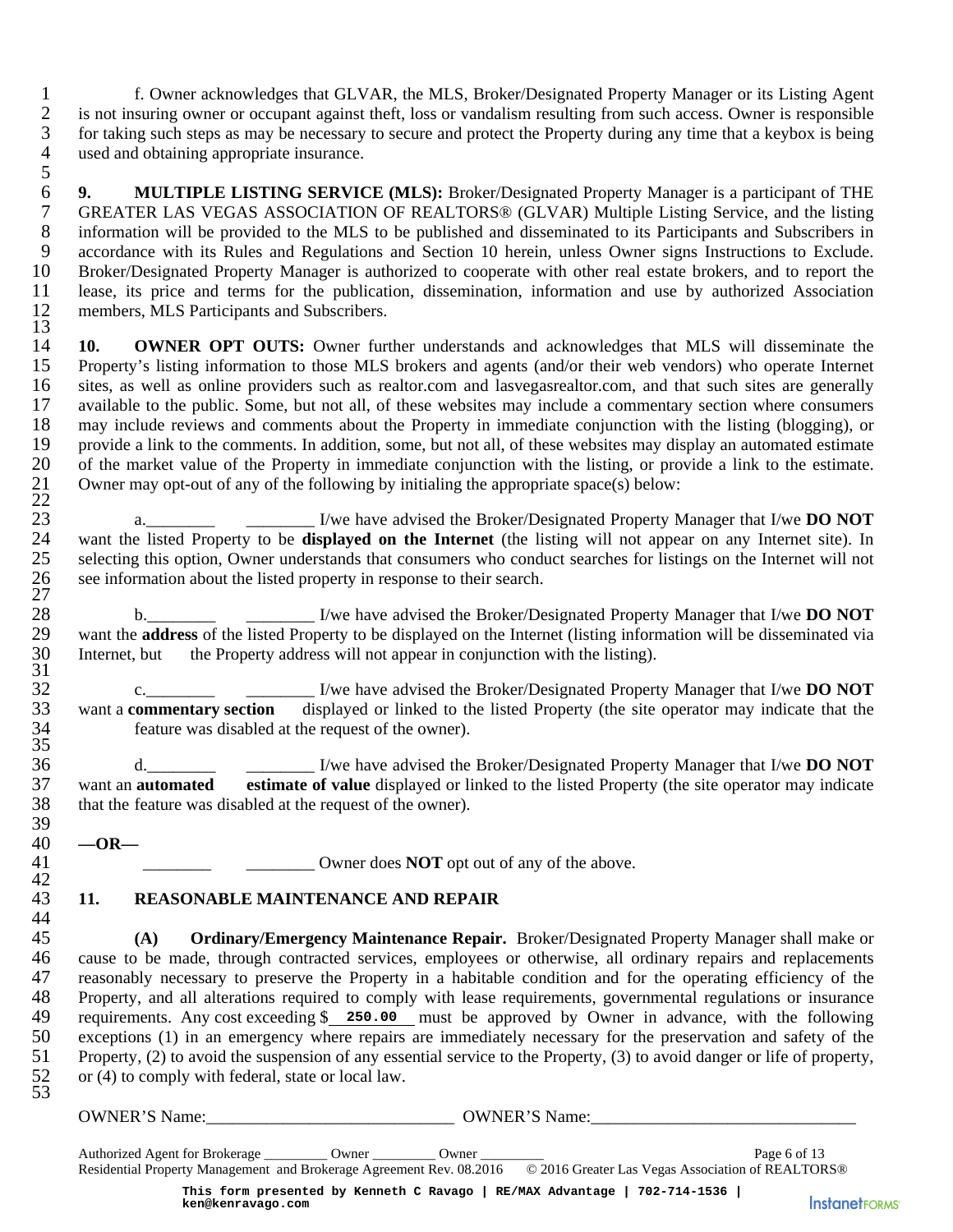1 Owner hereby expressly authorizes Broker/Designated Property Manager to assist in scheduling work to<br>2 repair or maintain the subject property pursuant to Nevada Revised Statute 624.031(11). Both parties acknowledge 2 repair or maintain the subject property pursuant to Nevada Revised Statute 624.031(11). Both parties acknowledge<br>3 that the Broker/Designated Property Manager will not receive any additional compensation for this assista 3 that the Broker/Designated Property Manager will not receive any additional compensation for this assistance. Both 4 parties further acknowledge that this authorization is only valid for work that does not require a building permit or does not exceed \$10,000.00 every six months. 5 does not exceed \$10,000.00 every six months.<br>6 **(B)** Smoke Detectors. At Owner

6 **(B) Smoke Detectors.** At Owner's expense, smoke detectors will be installed on the Property in 7 working condition in accordance with the law prior to the tenant's occupancy. During the occupancy, it shall be the tenant's responsibility to maintain all smoke detectors. Owner will replace smoke detector equipment as tenant's responsibility to maintain all smoke detectors. Owner will replace smoke detector equipment as needed.

 $\frac{9}{10}$ 12. **UTILITIES AND SERVICES.** Owner shall, in Owner's name and at Owner's expense, negotiate for the 11 provision of electricity, gas or water and such other services as necessary or prudent for the operation of the<br>12 Property. All utility charges and deposits shall be Owner's responsibility. Owner authorizes Broker/Desi 12 Property. All utility charges and deposits shall be Owner's responsibility. Owner authorizes Broker/Designated 13 Property Manager to communicate with the respective utility companies and service providers and make changes to 14 services as Broker/Designated Property Manager deems necessary during the term of this Agreement. Should at any 15 time a tenant fail to maintain utilities and essential services, Owner shall be responsible for any and all related 16 costs.

#### $\frac{17}{18}$ 18 **13. INSURANCE**.

 $\frac{19}{20}$ 20 **(A) Owner's Insurance**. Owner shall obtain and keep in force adequate insurance against damage and against liability for loss, damage or injury to property or persons which might arise out of the occupancy, against liability for loss, damage or injury to property or persons which might arise out of the occupancy, 22 management, operation or maintenance of the Property. Said insurance shall comply with applicable Nevada law. 23 The deductible required under such insurance policies shall be Owner's expense. Broker/Designated Property 24 Manager shall be named as an additional insured on all liability insurance maintained with respect to the Property<br>25 and provide proof of same within fifteen days (15) of the execution of this agreement. Liability insu 25 and provide proof of same within fifteen days (15) of the execution of this agreement. Liability insurance shall be 26 in form, substance and amounts reasonably satisfactory to Broker/Designated Property Manager, but not less than 27 \$500,000 (five hundred thousand dollars). Owner shall provide Broker/Designated Property Manager with proof of 128 fire insurance policies in force and shall obtain adequate vandalism coverage for the Property. Owner sh 28 fire insurance policies in force and shall obtain adequate vandalism coverage for the Property. Owner shall furnish<br>29 Broker/Designated Property Manager with a certificate evidencing fire and liability insurance or wit 29 Broker/Designated Property Manager with a certificate evidencing fire and liability insurance or with duplicate 30 copies of such policies within fifteen days (15) of the execution of this agreement. Such policies shall provide that 31 notice of default or cancellation shall be sent to Broker/Designated Property Manager as well as Owner and shall 32 require a minimum of thirty (30) days written notice to Broker/Designated Property Manager before any 33 cancellation of or changes to such policies. **Owner Initials** [\_\_\_\_\_\_\_\_] [\_\_\_\_\_\_\_\_]

34<br>35 **(B)** Tenant's Insurance. Tenants  $\checkmark$  (shall)  $-OR$ – (shall not) be required to obtain renter's 36 insurance. 37

38 **14. SAVE HARMLESS**. Owner shall indemnify, defend and save Broker/Designated Property Manager harmless from any and all loss, investigation, suits, damage, cost, expense (including attorney's fees) liability or 40 claims incurred or occurring in, on or about the Property. 41

42 **15. BROKER/DESIGNATED PROPERTY MANAGER ASSUMES NO LIABILITY.** Broker/Designated 43 Property Manager assumes no liability for any damages, losses, or acts of omission by the Tenant. 44 Broker/Designated Property Manager assumes no liability for any acts or omissions of Owner or previous Owners 45 or previous brokers. Broker/Designated Property Manager assumes no liability for default by any tenant. 46 Broker/Designated Property Manager assumes no liability for violations of environmental or other regulations 47 which may become known during the term of this Agreement. Any such regulatory violations or hazards<br>48 discovered by Broker/Designated Property Manager shall be brought to the attention of Owner, and Owner shall 48 discovered by Broker/Designated Property Manager shall be brought to the attention of Owner, and Owner shall<br>49 promptly cure them. Broker/Designated Property Manager shall not be liable in the event of bankruptcy or fa 49 promptly cure them. Broker/Designated Property Manager shall not be liable in the event of bankruptcy or failure 50 of the depository bank where Owner's funds are deposited. 51 **Fenant's Insurance.** Tenants V<br> **HARMLESS.** Owner shall inder<br>
any and all loss, investigation, suits<br>
1 or occurring in, on or about the Prop<br> **ER/DESIGNATED PROPERTY** I<br>
ager assumes no liability for ar<br>
ated Property M

OWNER'S Name:\_\_\_\_\_\_\_\_\_\_\_\_\_\_\_\_\_\_\_\_\_\_\_\_\_\_\_\_\_ OWNER'S Name:\_\_\_\_\_\_\_\_\_\_\_\_\_\_\_\_\_\_\_\_\_\_\_\_\_\_\_\_\_\_\_

Authorized Agent for Brokerage \_\_\_\_\_\_\_\_\_ Owner \_\_\_\_\_\_\_\_\_ Owner \_\_\_\_\_\_\_\_\_ Page 7 of 13 Residential Property Management and Brokerage Agreement Rev. 08.2016 © 2016 Greater Las Vegas Association of REALTORS® **This form presented by Kenneth C Ravago | RE/MAX Advantage | 702-714-1536 |**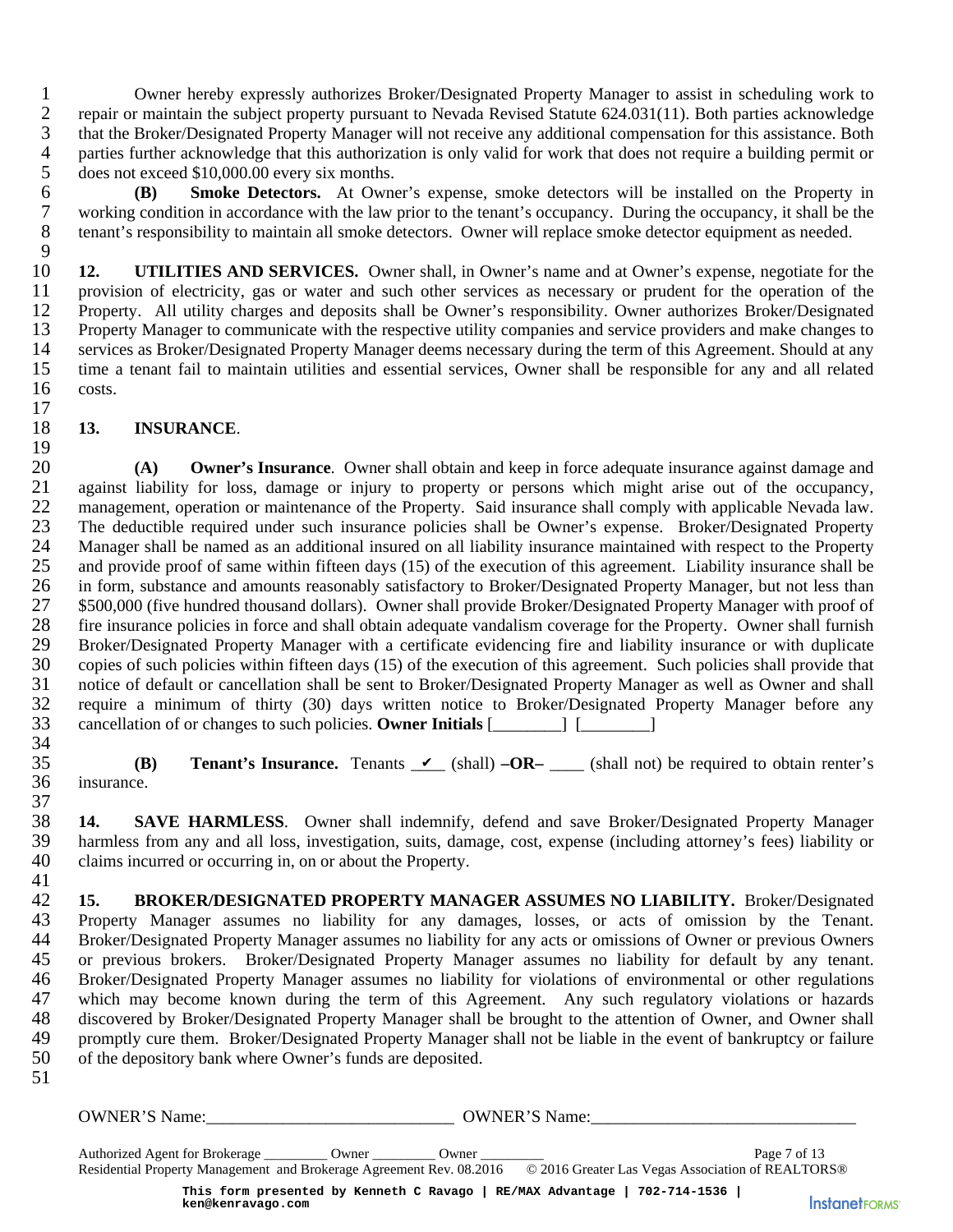#### 1 **16. OWNER'S RESPONSIBILITY FOR EXPENSES OF LITIGATION.**

3 **(A) Litigation and Compliance Expenses.** Owner shall pay all fines, penalties, or other expenses in 4 connection with any claim, proceeding or suit involving an alleged violation of any law pertaining to fair<br>5 employment, fair credit reporting, environmental protection, rent control taxes or fair housing, including ille 5 employment, fair credit reporting, environmental protection, rent control taxes or fair housing, including illegal<br>6 discrimination on the basis of race, sex, color, religion, national origin, physical handicap, familial discrimination on the basis of race, sex, color, religion, national origin, physical handicap, familial status, 7 elderliness or all other protected classes; provided, however, that Owner shall not be responsible to 8 Broker/Designated Property Manager for any such expenses if Broker/Designated Property Manager is finally<br>9 adjudged in a court of law to have personally, and not in a representative capacity, violated any such law. Noth adjudged in a court of law to have personally, and not in a representative capacity, violated any such law. Nothing 10 contained in this Agreement shall obligate Broker/Designated Property Manager to employ legal counsel to 11 represent Owner in any such proceeding or suit.

13 **(B) Fees for Legal Advice.** Owner shall pay reasonable expenses incurred by Broker/Designated 14 Property Manager in obtaining legal advice regarding compliance with any law affecting the Property. If such 15 expenditure also benefits other principals of Broker/Designated Property Manager, Owner shall pay an apportioned 16 amount of such expense. 17

#### 19 **17. REPRESENTATIONS**

 $\frac{20}{21}$ 21 **(A) Owner Representations.** Owner represents and warrants that Owner has full power and authority 22 to enter into this Agreement; that there are no written or oral agreements affecting the Property other than disclosed 23 tenant leases, copies of which have been furnished to Broker/Designated Property Manager; that there are no 24 recorded easements, restrictions, reservations or rights of way which adversely affect the use of the Property for the purposes intended under this Agreement; that the Property is zoned for the intended use; that all pe 25 purposes intended under this Agreement; that the Property is zoned for the intended use; that all permits for the 26 operation of the Property have been secured and are current; that the building and its construction and operation do 27 not violate any applicable statutes, laws, ordinances, rules, regulations, orders or the like; and that the information<br>28 supplied by Owner is dependable and accurate. OWNER REPRESENTS THAT ANY LOANS, NOTES, 28 supplied by Owner is dependable and accurate. **OWNER REPRESENTS THAT ANY LOANS, NOTES,** 29 **MORTGAGES, TAXES, DUES, UTILTIES OR TRUST DEEDS ARE PAID AND ARE CURRENT** 29 **MORTGAGES, TAXES, DUES, UTILTIES OR TRUST DEEDS ARE PAID AND ARE CURRENT**  30 **WITHOUT DEFAULTS**; and that any future defaults on any loans, mortgages, dues, utilities or trust deeds will 31 be reported to Broker/Designated Property Manager within 14 business days of Owner's receipt of Notice of 32 Default (which commences foreclosure proceedings). OWNER FURTHER REPRESENTS THAT NO LIENS OF 33 ANY TYPE (INCLUDING HOA AND OTHER SUPER PRIORITY LIENS) HAVE BEEN RECORDED 34 AGAINST THE PROPERTY. **OWNER UNDERSTANDS THAT OFFERING A PROPERTY FOR LEASE**  35 **WHILE THE PROPERTY IS IN ANY FORECLOSURE PROCEEDINGS, WITHOUT WRITTEN**  36 **DISCLOSURE, IS A DECEPTIVE TRADE PRACTICE PUNISHABLE BY BOTH A CIVIL FINE AND**  37 **CRIMINAL PROCEEDINGS. Owner Initials** [\_\_\_\_\_\_\_\_] [\_\_\_\_\_\_\_\_]

38<br>39 39 **(B) Multiple Listing Service.** No Multiple Listing Service or Association of REALTORS® is a party 40 to this Agreement and no Multiple Listing Service or Association of REALTORS® sets, controls, recommends or 41 suggests the amount of compensation for any service rendered pursuant to this Agreement. 42

47 *(This Space Intentionally Left Blank)* 

48 49 50

 $\frac{2}{3}$ 

12

 $\frac{18}{19}$ 

51 52

OWNER'S Name:\_\_\_\_\_\_\_\_\_\_\_\_\_\_\_\_\_\_\_\_\_\_\_\_\_\_\_\_\_ OWNER'S Name:\_\_\_\_\_\_\_\_\_\_\_\_\_\_\_\_\_\_\_\_\_\_\_\_\_\_\_\_\_\_\_

Authorized Agent for Brokerage 2001 Owner 2008 Owner 2008 Owner 2008 Owner 2008 Owner 2008 Owner 2008 Owner 2008 Owner 2008 Owner 2008 Owner 2008 Owner 2008 Owner 2008 Owner 2008 Owner 2008 Owner 2008 Owner 2008 Owner 2008 Residential Property Management and Brokerage Agreement Rev. 08.2016 © 2016 Greater Las Vegas Association of REALTORS® **This form presented by Kenneth C Ravago | RE/MAX Advantage | 702-714-1536 | ken@kenravago.com**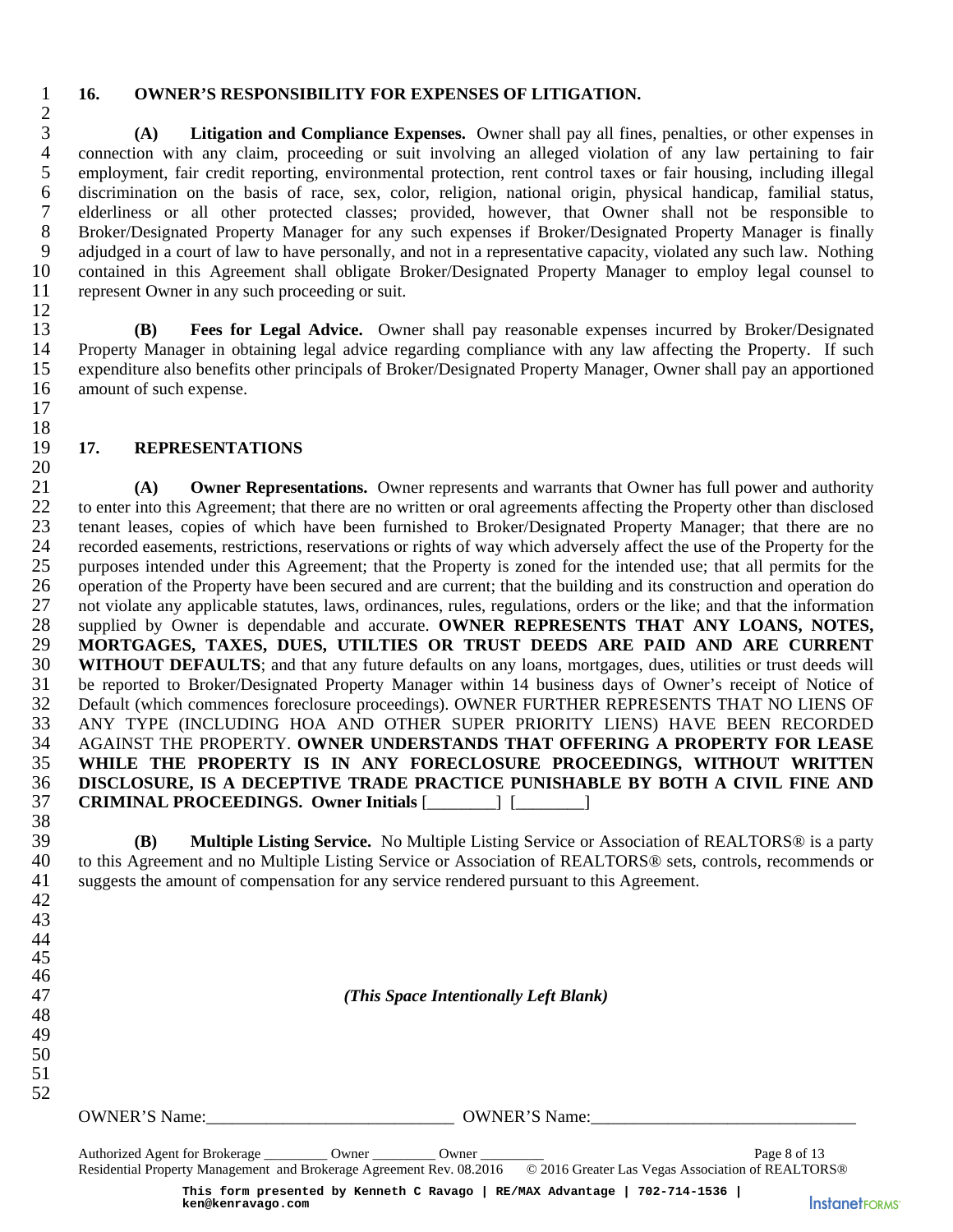1 **18. COMMON INTEREST COMMUNITY** If the Property is located within a Common Interest Community 2 (CIC), Owner understands and agrees that Broker/Designated Property Manager is not involved in and has no 3 control over the CIC. **OWNER UNDERSTANDS THAT THE CIC'S DECLARATION OF COVENANTS,**  4 **CONDITIONS AND RESTRICTIONS (CC&RS) MAY RESTRICT THE LEASING OF THE PROPERTY,**<br>5 AND IT IS OWNER'S SOLE RESPONSIBILITY TO DETERMINE WHETHER THE PROPERTY IS SO 5 AND IT IS OWNER'S SOLE RESPONSIBILITY TO DETERMINE WHETHER THE PROPERTY IS SO<br>6 AFFECTED. Broker/Designated Property Manager assumes no liability for any costs associated with a Tenant's **AFFECTED.** Broker/Designated Property Manager assumes no liability for any costs associated with a Tenant's 7 move-out. Broker/Designated Property Manager assumes no liability for understanding or complying with the CC&Rs, and has no responsibility for any future amendments or additions to the CC&Rs. Owner remains solely 8 CC&Rs, and has no responsibility for any future amendments or additions to the CC&Rs. Owner remains solely<br>9 responsible for assessments, violations and fines/fees payable to the CIC, and agrees to reimburse 9 responsible for assessments, violations and fines/fees payable to the CIC, and agrees to reimburse 10 Broker/Designated Property Manager for any such assessments, fines or fees which Broker/Designated Property 11 Manager may pay on Owner's behalf. Any subsequent and separate notice which identifies Broker/Designated 12 Property Manager as Owner's property manager will not affect the terms of this Section. 13 **Owner Initials** [\_\_\_\_\_\_\_\_] [\_\_\_\_\_\_\_\_]

#### 16 **19. TERMINATION**

14 15

17

18 **(A) Early Termination.** This Agreement may be terminated by Owner before the termination date 19 specified in Section 2(c) by written notice to Broker/Designated Property Manager not less than 30 days prior to the 20 termination date specified in such notice, together with a cancellation fee in the amount equal to the management 21 fee that would accrue over the remainder of the stated term of any existing lease agreement or this Ag 21 fee that would accrue over the remainder of the stated term of any existing lease agreement or this Agreement, 22 whichever is greater. For this purpose, the monthly management fee for the remainder of the stated term of the 23 existing lease agreement shall be presumed to be the same as that of the last full calendar month prior to service of 24 the notice of cancellation. In the event Owner directs Broker/Designated Property Manager to transfer files and<br>25 documents to a succeeding management company, Owner will pay Broker/Designated Property Manager a transf 25 documents to a succeeding management company, Owner will pay Broker/Designated Property Manager a transfer 26 fee of \$ 100.00 This Agreement may be terminated by Broker/Designated Property Manager 27 before the termination date specified in Section 2(c) upon 30 days written notice to Owner. Within ten days of the<br>28 termination date, Owner will pay Broker/Designated Property Manager all monies due under this Agreeme 28 termination date, Owner will pay Broker/Designated Property Manager all monies due under this Agreement via<br>29 certified funds. Should this Agreement be terminated by either party prior to leasing the Property, 29 certified funds. Should this Agreement be terminated by either party prior to leasing the Property, 30 Broker/Designated Property Manager is entitled to retain the Set-Up Fee, and Owner shall reimburse 31 Broker/Designated Property Manager for the actual cost of any expenses incurred relative to the Property within ten 32 days of receipt of an accounting of said expenses, in certified funds. If Owner terminates this Agreement prior to 33 leasing the Property, Owner agrees to pay an additional cancellation fee of \$ 100.00 in certified 34 funds. 35

36 **(B) Owner Responsible for Payments**. Upon termination of this Agreement, Owner shall assume the 37 obligations of any contract or outstanding costs incurred by Broker/Designated Property Manager under this 38 Agreement. Broker/Designated Property Manager may withhold funds for thirty (30) days after the end of the 39 month in which this Agreement is terminated in order to pay bills previously incurred but not yet invoiced and to 40 close accounts. Broker/Designated Property Manager shall deliver to Owner, within thirty (30) days after the end 41 of the month in which this Agreement is terminated, any balance of monies due Owner or tenant security deposits, 42 or both, which were held by the Broker/Designated Property Manager with respect to the Property, as well as a final 43 accounting reflecting the balance of income and expenses with respect to the Property as of the date of termination 44 or withdrawal. If, after termination, Broker/Designated Property Manager receives funds which are payable to the 45 Owner, Broker/Designated Property Manager may deduct an administration fee of \$\_\_\_\_\_\_\_\_\_\_\_ **\_-OR-** $46$   $\mu$   $\alpha$   $\beta$ , whichever is greater, before delivering the balance of the funds to the Owner. 15 **100.00**<br>
16 **5 100.00 100.00**<br>
16 **Example 1 Controlling the controlling troperties of the strength of the strength of the strength of the energy Manggre all monitor dist. Agreement the feel fund strength Manggr** 

- 47 **Owner Initials** [\_\_\_\_\_\_\_\_] [\_\_\_\_\_\_\_\_]
- 48 49
- 50
- 51

OWNER'S Name: <br>  $\bullet$  OWNER'S Name:

Authorized Agent for Brokerage 2001 Owner 2008 Owner 2008 Owner 2008 Page 9 of 13 Residential Property Management and Brokerage Agreement Rev. 08.2016 © 2016 Greater Las Vegas Association of REALTORS® **This form presented by Kenneth C Ravago | RE/MAX Advantage | 702-714-1536 |**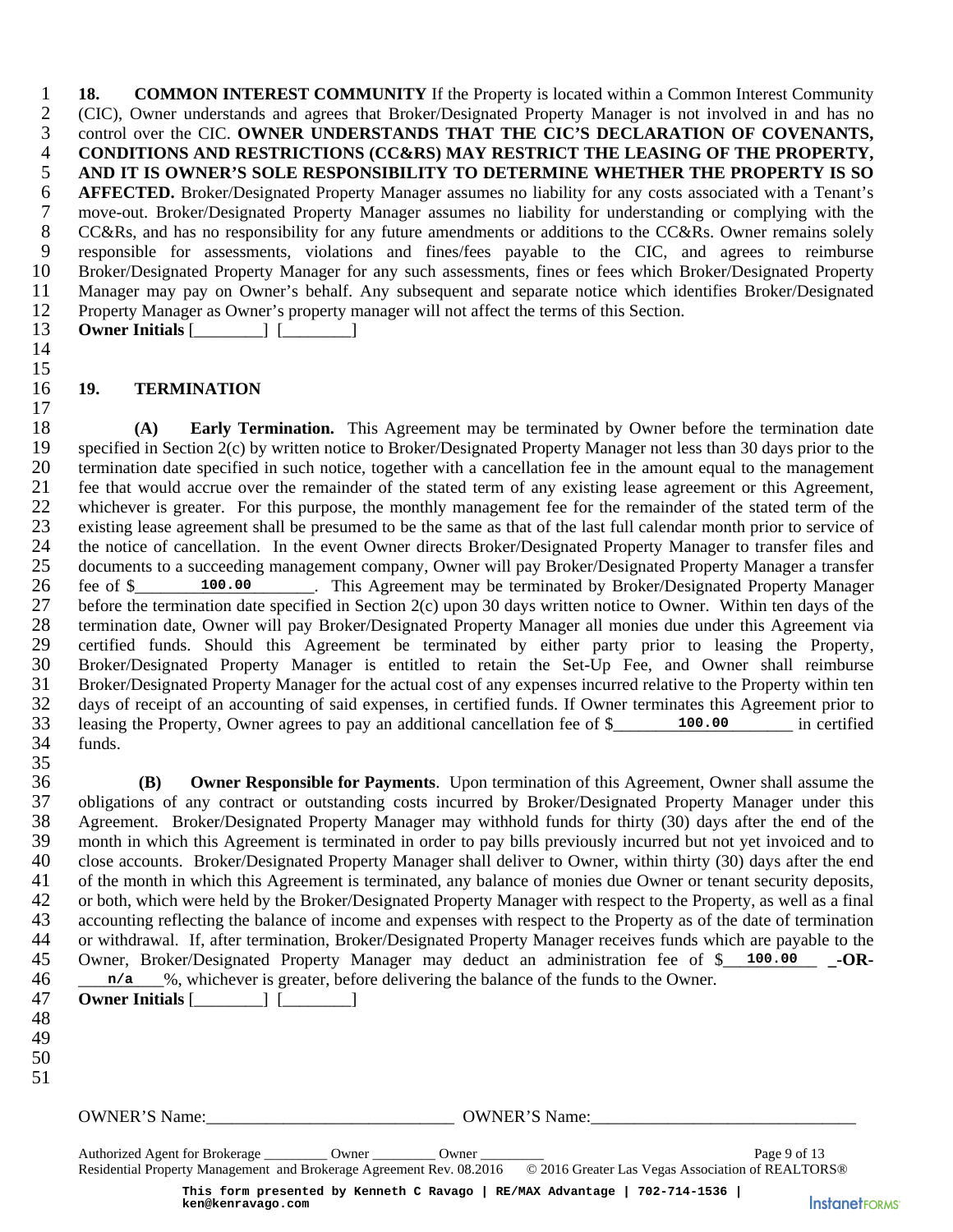1 **(C)** Leasing Fee Survives. In addition to the amounts specified in paragraph A of this Section, if 2 Owner terminates this Agreement before the termination date in Section 2(c) and/or before the Property is leased. 2 Owner terminates this Agreement before the termination date in Section 2(c) and/or before the Property is leased, 3 and within 30 calendar days of the termination the Property is leased to anyone with whom the 4 Broker/Designated Property Manager has had negotiations or to whom the Property was shown prior to the termination, Broker/Designated Property Manager shall be paid the Leasing Fee set forth in Section 3(B) and the 5 termination, Broker/Designated Property Manager shall be paid the Leasing Fee set forth in Section 3(B) and the referral commission set forth in Section 3(D). This paragraph (C) shall not apply if Owner enters into a val 6 referral commission set forth in Section 3(D). This paragraph (C) shall not apply if Owner enters into a valid 7 brokerage agreement with another licensed real estate Broker/Designated Property Manager after termination of this Agreement.

 $\frac{9}{10}$ 20. **INDEMNIFICATION SURVIVES TERMINATION.** All representations and warranties of the parties 11 contained herein shall survive the termination of this Agreement. All provisions of this Agreement that require<br>12 Owner to have insured or to defend, reimburse or indemnify Broker/Designated Property Manager shall surv Owner to have insured or to defend, reimburse or indemnify Broker/Designated Property Manager shall survive any 13 termination. If Broker/Designated Property Manager becomes involved in any proceeding or litigation by reason of 14 having been Owner's Broker/Designated Property Manager, such provisions shall apply as if this Agreement were 15 still in effect. 16

### 17 **21. MISCELLANEOUS**

 $\frac{18}{19}$ 19 **(A) Rights Cumulative; No Waiver.** The exercise of any right or remedy provided in this Agreement 20 shall not be an election of remedies, and each right and remedy shall be cumulative. The failure of either party to this Agreement to insist at any time upon the strict observance or performance of any of the provisions 21 this Agreement to insist at any time upon the strict observance or performance of any of the provisions of this 22 Agreement, or to exercise any right or remedy provided in this Agreement, shall not be construed as a waiver of 23 such right or remedy with respect to subsequent defaults. Every right and remedy provided in this Agreement may 24 be exercised from time to time and as often as may be deemed expedient by the party exercising such right or remedy. remedy. 26 30 calendated Property Manuscher/Designated Fission set forth in ement with anothical sison set forth in ement with anothic insured or to defer Broker/Designated wner's Broker/Designated wner's Broker/Designated where Shok

27 **(B)** Agreement to Mediate. All parties agree to engage in mediation through the Greater Las Vegas 28 Association of REALTORS® prior to commencing any legal action. In any action or proceeding involving a 28 Association of REALTORS® prior to commencing any legal action. In any action or proceeding involving a dispute between the parties arising out of this Agreement, the prevailing party shall be entitled to receive from th dispute between the parties arising out of this Agreement, the prevailing party shall be entitled to receive from the 30 other party court costs and reasonable attorney's fees to be determined by the court or mediator. **Owner Initials** 31 [\_\_\_\_\_\_\_\_] [\_\_\_\_\_\_\_\_]**Broker/Designated Property Manager Initials** [\_\_\_\_\_\_\_\_] [\_\_\_\_\_\_\_\_]

32<br>33 33 **(C) Headings.** All headings and subheadings in this Agreement and in the accompanying List of 34 Provisions are inserted only for convenience and ease of reference and are not to be considered in the construction<br>35 or interpretation of any provision of this Agreement. This Agreement shall be interpreted according 35 or interpretation of any provision of this Agreement. This Agreement shall be interpreted according to the fair and 36 common meaning of its terms and shall not be construed in favor of, or against, either of the parties hereto by 37 reason of the extent to which this Agreement or any such provision hereof (i) is inconsistent with any prior draft 38 hereof or (ii) was drafted by one party or the other to this Agreement.

39<br>40 40 **(D) Waiver, Modification and Amendment**. No provision of this Contract may be waived unless in 41 writing, signed by all of the parties hereto. Waiver of any one provision of this Contract shall not be deemed to be a 42 continuing waiver or a waiver of any other provision. This Contract may be modified or amended only by a written 43 contract executed by all of the parties hereto.

45 **(E) Assignment; Subcontracting**. Neither this Contract nor any duties or obligations hereunder shall 46 be assigned, transferred, or subcontracted by either party without the prior written approval of either party, which 47 approval may be withheld in the sole and absolute discretion of non-assigning party.

48<br>49 49 **(F) Partial Invalidity**. If any provision of this Contract is held by a court of competent jurisdiction to 50 be invalid, void or unenforceable, the remaining provisions shall nevertheless continue in full force without being<br>51 impaired or invalidated in any manner. impaired or invalidated in any manner.

OWNER'S Name:\_\_\_\_\_\_\_\_\_\_\_\_\_\_\_\_\_\_\_\_\_\_\_\_\_\_\_\_\_ OWNER'S Name:\_\_\_\_\_\_\_\_\_\_\_\_\_\_\_\_\_\_\_\_\_\_\_\_\_\_\_\_\_\_\_

44

Authorized Agent for Brokerage \_\_\_\_\_\_\_\_ Owner \_\_\_\_\_\_\_\_\_\_\_\_\_\_\_\_\_\_\_\_\_\_\_\_\_\_\_\_\_\_\_\_\_\_\_ Page 10 of 13 Residential Property Management and Brokerage Agreement Rev. 08.2016 © 2016 Greater Las Vegas Association of REALTORS® **This form presented by Kenneth C Ravago | RE/MAX Advantage | 702-714-1536 |**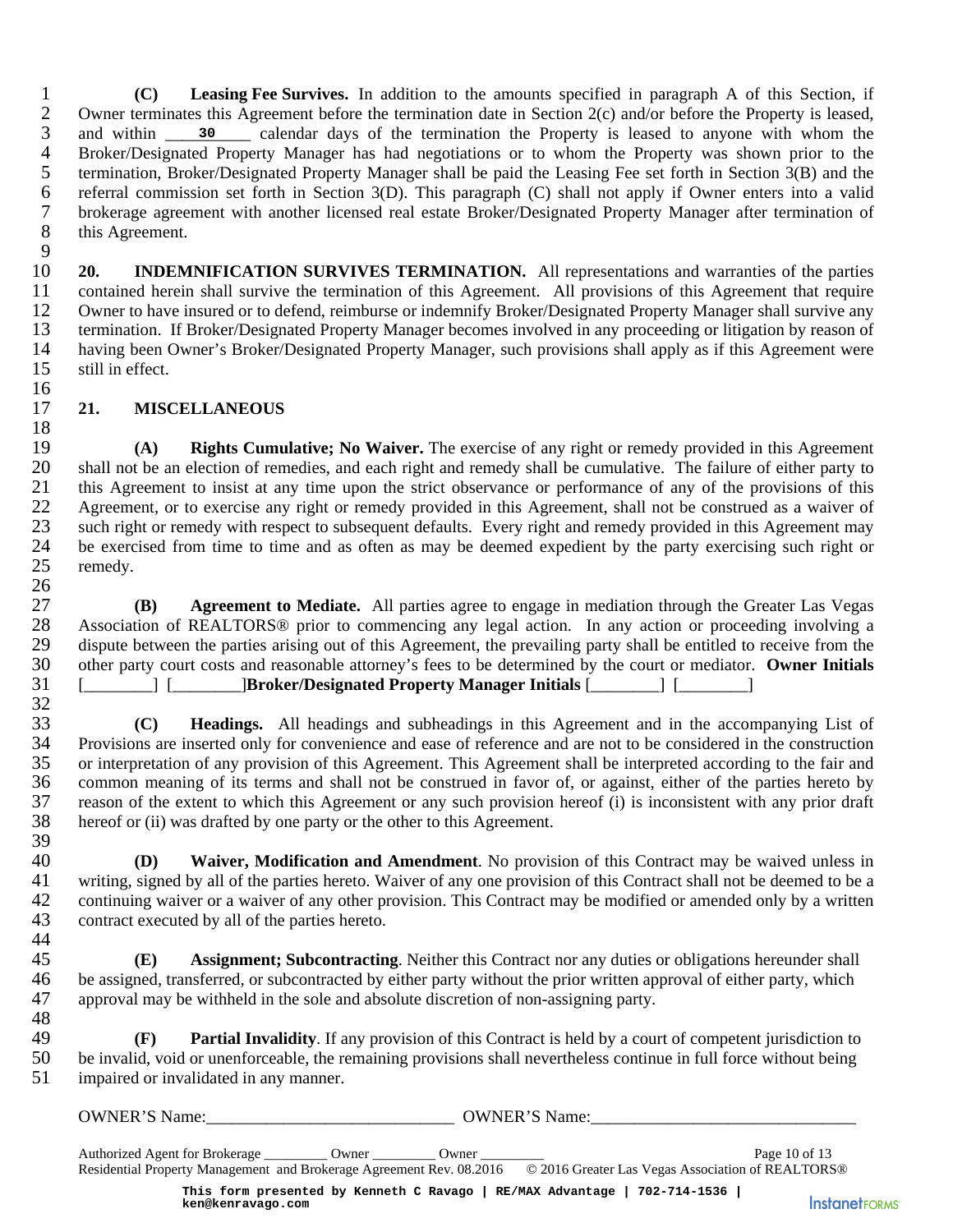1 **(G) Publicity**. Neither Party shall make any public announcement concerning this Contract without the 2 advance approval of the other Party. Notwithstanding the foregoing, if the parties are unable to agree on a mutually 3 acceptable announcement, a Party may nevertheless issue a press release if it is advised by counsel that such release 4 is necessary to comply with applicable securities or similar laws.

**(H)** Waiver of any default, breach or failure to perform under this contract is not deemed to be a waiver of any subsequent default, breach or failure of performance. In addition, waiver of any default, breach or failure 7 of any subsequent default, breach or failure of performance. In addition, waiver of any default, breach or failure to<br>8 orthom is not construed to be a modification of the terms of this contract unless reduced to writing 8 perform is not construed to be a modification of the terms of this contract unless reduced to writing as an amendment to this contract. amendment to this contract.

11 **22. APPLICABLE LAW.** The interpretation of this Agreement shall be governed by the laws of the State of 12 Nevada. Any action arising under this Agreement shall be brought in state court in the county where the Property is 13 located. 14

15 **23. COMPLETE AGREEMENT.** This Agreement shall be binding upon the parties, and each of their 16 respective heirs, executors, administrators, successors and assigns. No amendment is valid unless in writing and<br>17 signed by the parties. There are no warranties or representations not herein contained. This Agreement 17 signed by the parties. There are no warranties or representations not herein contained. This Agreement sets forth 18 the entire agreement between the Parties hereto relating to the subject matters herein, and fully supe 18 the entire agreement between the Parties hereto relating to the subject matters herein, and fully supersedes any and 19 all prior agreements or understanding between the Parties hereto, if any, pertaining to the subject matter hereof. 20 This Agreement represents the entire agreement between the parties and is entered into freely and voluntarily with<br>21 full knowledge and understanding of the contents thereof. Further, the signers of this Agreement, and 21 full knowledge and understanding of the contents thereof. Further, the signers of this Agreement, and each of them,<br>22 (a) represent that they have had the opportunity to consult with counsel of their own choosing prior 22 (a) represent that they have had the opportunity to consult with counsel of their own choosing prior to execution of 23 this Agreement, (b) the contents of this document have been explained to them; and (c) that they sign the 24 Agreement with the intent to be fully bound thereby. Agreement with the intent to be fully bound thereby. 25

26 **24. SIGNATURES:** This Agreement may be signed by the parties manually or digitally and on more than one 27 copy, which, when taken together, each signed copy shall be read as one complete form. Facsimile signatures may<br>28 be accepted as original. be accepted as original. 29

## 30 **25. ADDITIONAL TERMS:**

1. Owner to keep all utilities active in their name during marketing.<br><sup>31</sup> 2 Following items required:

- **2. Following items required:**
- 32 \_\_\_\_\_\_\_\_\_\_\_\_\_\_\_\_\_\_\_\_\_\_\_\_\_\_\_\_\_\_\_\_\_\_\_\_\_\_\_\_\_\_\_\_\_\_\_\_\_\_\_\_\_\_\_\_\_\_\_\_\_\_\_\_\_\_\_\_\_\_\_\_\_\_\_\_\_\_\_\_\_\_\_\_\_\_\_\_\_\_\_  **Voided Check (for direct deposit).**
	- **3 keys to exterior locks at property.**
- 33 and the state of the state of the state of the state of the state of the state of the state of the state of the state of the state of the state of the state of the state of the state of the state of the state of the sta
- 34 \_\_\_\_\_\_\_\_\_\_\_\_\_\_\_\_\_\_\_\_\_\_\_\_\_\_\_\_\_\_\_\_\_\_\_\_\_\_\_\_\_\_\_\_\_\_\_\_\_\_\_\_\_\_\_\_\_\_\_\_\_\_\_\_\_\_\_\_\_\_\_\_\_\_\_\_\_\_\_\_\_\_\_\_\_\_\_\_\_\_\_  **2 gate remotes (if applicable).**
	- **1 or more community pool keys (if applicable).**
- 35 **and 1 cm and 1 community poor Roys (II depirements).**<br>- 1 copy of community rules and regulations (HOA CCR's).

36 \_\_\_\_\_\_\_\_\_\_\_\_\_\_\_\_\_\_\_\_\_\_\_\_\_\_\_\_\_\_\_\_\_\_\_\_\_\_\_\_\_\_\_\_\_\_\_\_\_\_\_\_\_\_\_\_\_\_\_\_\_\_\_\_\_\_\_\_\_\_\_\_\_\_\_\_\_\_\_\_\_\_\_\_\_\_\_\_\_\_\_ **\*\*If Owner is missing any items, we can retrieve at owner's expense (including \$5/key for copies).**

37 \_\_\_\_\_\_\_\_\_\_\_\_\_\_\_\_\_\_\_\_\_\_\_\_\_\_\_\_\_\_\_\_\_\_\_\_\_\_\_\_\_\_\_\_\_\_\_\_\_\_\_\_\_\_\_\_\_\_\_\_\_\_\_\_\_\_\_\_\_\_\_\_\_\_\_\_\_\_\_\_\_\_\_\_\_\_\_\_\_\_\_ **3. \$50/annual maintenance fee (billed every November) for Web Owner**

38 \_\_\_\_\_\_\_\_\_\_\_\_\_\_\_\_\_\_\_\_\_\_\_\_\_\_\_\_\_\_\_\_\_\_\_\_\_\_\_\_\_\_\_\_\_\_\_\_\_\_\_\_\_\_\_\_\_\_\_\_\_\_\_\_\_\_\_\_\_\_\_\_\_\_\_\_\_\_\_\_\_\_\_\_\_\_\_\_\_\_\_ **Portal, which allows 24/7 Owner access to the following:**

- **Statement viewing.**
- 39 \_\_\_\_\_\_\_\_\_\_\_\_\_\_\_\_\_\_\_\_\_\_\_\_\_\_\_\_\_\_\_\_\_\_\_\_\_\_\_\_\_\_\_\_\_\_\_\_\_\_\_\_\_\_\_\_\_\_\_\_\_\_\_\_\_\_\_\_\_\_\_\_\_\_\_\_\_\_\_\_\_\_\_\_\_\_\_\_\_\_\_  **Ability to deposit into account for repairs.**
- 40 \_\_\_\_\_\_\_\_\_\_\_\_\_\_\_\_\_\_\_\_\_\_\_\_\_\_\_\_\_\_\_\_\_\_\_\_\_\_\_\_\_\_\_\_\_\_\_\_\_\_\_\_\_\_\_\_\_\_\_\_\_\_\_\_\_\_\_\_\_\_\_\_\_\_\_\_\_\_\_\_\_\_\_\_\_\_\_\_\_\_\_  **Service request monitoring.**
- **View vendor invoicing.**
- 41 \_\_\_\_\_\_\_\_\_\_\_\_\_\_\_\_\_\_\_\_\_\_\_\_\_\_\_\_\_\_\_\_\_\_\_\_\_\_\_\_\_\_\_\_\_\_\_\_\_\_\_\_\_\_\_\_\_\_\_\_\_\_\_\_\_\_\_\_\_\_\_\_\_\_\_\_\_\_\_\_\_\_\_\_\_\_\_\_\_\_\_  **Communicate directly with the team via the portal.**
- 42 \_\_\_\_\_\_\_\_\_\_\_\_\_\_\_\_\_\_\_\_\_\_\_\_\_\_\_\_\_\_\_\_\_\_\_\_\_\_\_\_\_\_\_\_\_\_\_\_\_\_\_\_\_\_\_\_\_\_\_\_\_\_\_\_\_\_\_\_\_\_\_\_\_\_\_\_\_\_\_\_\_\_\_\_\_\_\_\_\_\_\_ **4. Rent checks will be direct deposited into owner's account no later than the 15th of the month, if the rent is paid on time.**
- 43 \_\_\_\_\_\_\_\_\_\_\_\_\_\_\_\_\_\_\_\_\_\_\_\_\_\_\_\_\_\_\_\_\_\_\_\_\_\_\_\_\_\_\_\_\_\_\_\_\_\_\_\_\_\_\_\_\_\_\_\_\_\_\_\_\_\_\_\_\_\_\_\_\_\_\_\_\_\_\_\_\_\_\_\_\_\_\_\_\_\_\_ **5.(33 B) \$49 Leasing Fee to be waived on initial move in.**
- $44 \pm 44$

5

10

```
OWNER'S Name:_____________________________ OWNER'S Name:_______________________________
```
Authorized Agent for Brokerage \_\_\_\_\_\_\_\_\_ Owner \_\_\_\_\_\_\_\_\_ Owner \_\_\_\_\_\_\_\_\_ Page 11 of 13 Residential Property Management and Brokerage Agreement Rev. 08.2016 © 2016 Greater Las Vegas Association of REALTORS® **This form presented by Kenneth C Ravago | RE/MAX Advantage | 702-714-1536 | ken@kenravago.com**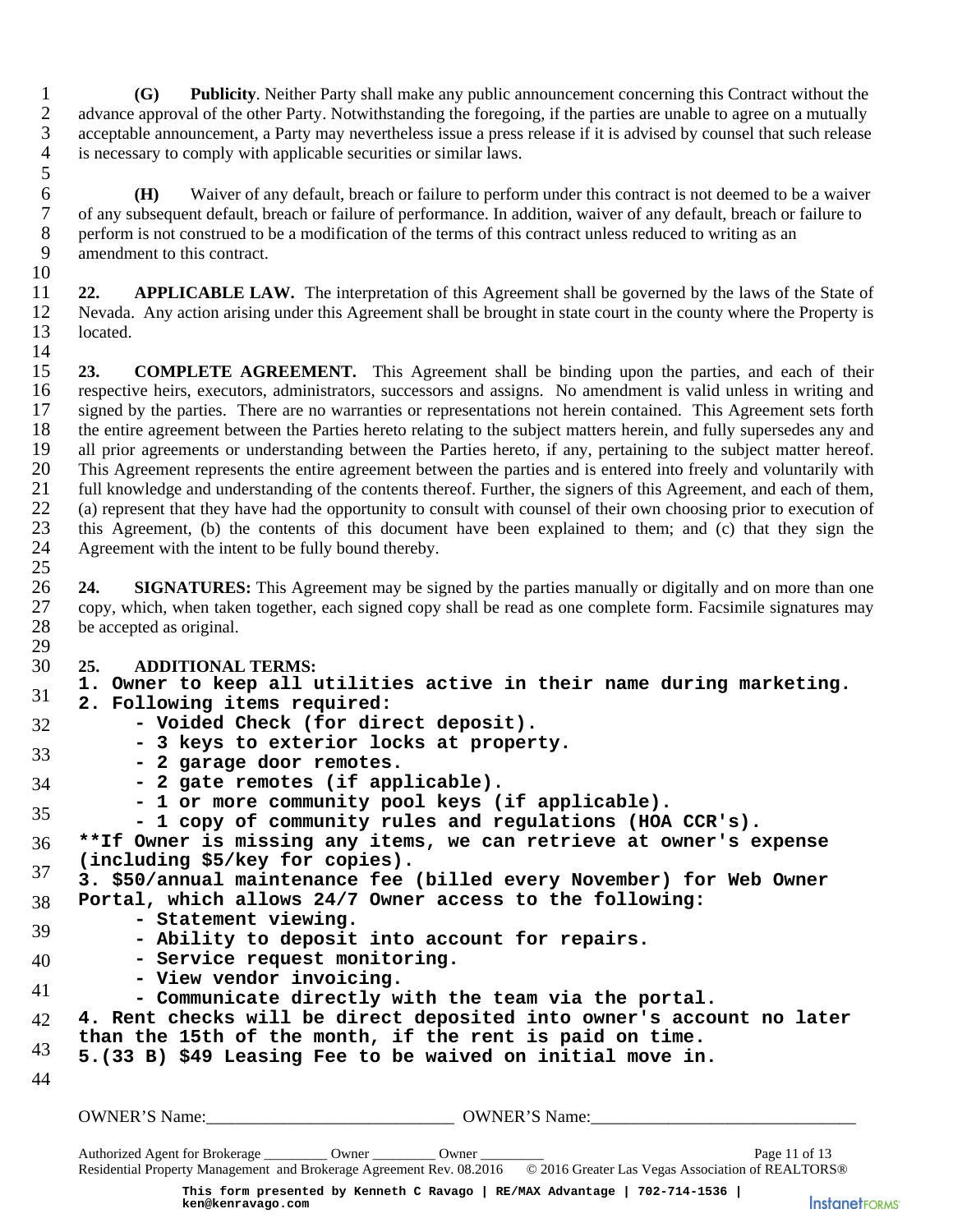|                                                                                                                           |      | <u> 1999 - Jan James James James James James James James James James James James James James James James James J</u>                                                        |      |
|---------------------------------------------------------------------------------------------------------------------------|------|-----------------------------------------------------------------------------------------------------------------------------------------------------------------------------|------|
|                                                                                                                           |      | <u> 1989 - Johann John Stone, markin basar basa da shekara ta 1980 - An tsara tsara tsara tsara tsara tsara tsar</u>                                                        |      |
|                                                                                                                           |      | <u> 1989 - 1989 - 1989 - 1989 - 1989 - 1989 - 1989 - 1989 - 1989 - 1989 - 1989 - 1989 - 1989 - 1989 - 1989 - 19</u><br><u> 1999 - Jan James James Alexandria (h. 1989).</u> |      |
|                                                                                                                           |      |                                                                                                                                                                             |      |
| BROKERAGE/DESIGNATED PROPERTY MANAGER: RE/MAX Advantage                                                                   |      |                                                                                                                                                                             |      |
|                                                                                                                           |      |                                                                                                                                                                             |      |
|                                                                                                                           |      | (Company Name)                                                                                                                                                              |      |
|                                                                                                                           |      |                                                                                                                                                                             |      |
| Authorized Agent for Broker<br>Kenneth C. Ravago                                                                          | Date | Owner Signature                                                                                                                                                             | Date |
|                                                                                                                           |      |                                                                                                                                                                             |      |
|                                                                                                                           |      | <b>Printed Name</b>                                                                                                                                                         |      |
|                                                                                                                           |      |                                                                                                                                                                             |      |
| Property Management License Number: PM.0164122<br>Broker and or<br><b>Designated Property Manager</b><br>Timothy P. Kuptz | Date | Owner Signature                                                                                                                                                             | Date |

Authorized Agent for Brokerage \_\_\_\_\_\_\_\_\_\_\_ Owner \_\_\_\_\_\_\_\_\_\_\_ Owner \_ Page 12 of 13 Residential Property Management and Brokerage Agreement Rev. 08.2016 © 2016 Greater Las Vegas Association of REALTORS®

This form presented by Kenneth C Ravago | RE/MAX Advantage | 702-714-1536 | ken@kenravago.com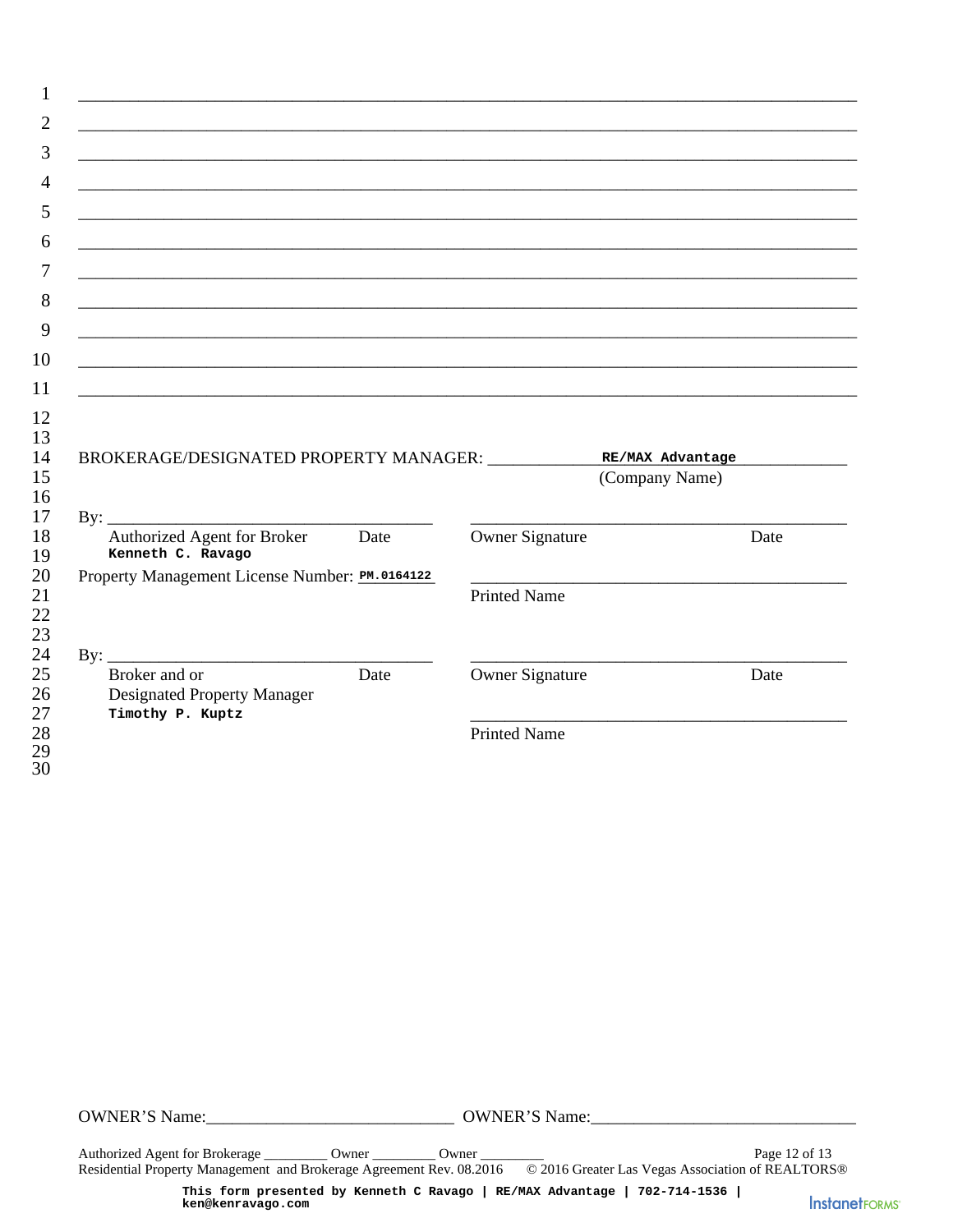|--|

| Property Address:                                                                                                                                                                                                                                                                                                                                                                                                                         |      |                          |      |
|-------------------------------------------------------------------------------------------------------------------------------------------------------------------------------------------------------------------------------------------------------------------------------------------------------------------------------------------------------------------------------------------------------------------------------------------|------|--------------------------|------|
|                                                                                                                                                                                                                                                                                                                                                                                                                                           |      |                          |      |
| <b>Existing Tenant (if any):</b>                                                                                                                                                                                                                                                                                                                                                                                                          |      |                          |      |
| Tenant's Name: <u>Containing Communications</u> Email: <u>Communications Communications (Communications Communications Communications Communications Communications Communications (Communications Communications Communications Comm</u>                                                                                                                                                                                                 |      |                          |      |
|                                                                                                                                                                                                                                                                                                                                                                                                                                           |      |                          |      |
| Tenant's Name: Email: Email: Phone: Phone: Phone: Phone: Phone: Phone: Phone: Phone: Phone: Phone: Phone: Phone: Phone: Phone: Phone: Phone: Phone: Phone: Phone: Phone: Phone: Phone: Phone: Phone: Phone: Phone: Phone: Phon                                                                                                                                                                                                            |      |                          |      |
| Tenant's Name: Email: Email: Email: Phone: Phone: Phone: Phone: Phone: Phone: Phone: Phone: Phone: Phone: Phone: Phone: Phone: Phone: Phone: Phone: Phone: Phone: Phone: Phone: Phone: Phone: Phone: Phone: Phone: Phone: Phon                                                                                                                                                                                                            |      |                          |      |
| Acceptable Rental Rate/Month: Minimum = $\frac{1}{2}$ / Maximum = $\frac{1}{2}$                                                                                                                                                                                                                                                                                                                                                           |      |                          |      |
| <b>Acceptable Lease Term:</b> Minimum: $1$ Year(s), / Maximum: Year(s)                                                                                                                                                                                                                                                                                                                                                                    |      |                          |      |
|                                                                                                                                                                                                                                                                                                                                                                                                                                           |      |                          |      |
|                                                                                                                                                                                                                                                                                                                                                                                                                                           |      |                          |      |
| Will Section 8 be considered? Yes_______ -OR- No_ $\nu$ ; If yes, Owner attests to have read and agrees to all of the policies, procedures                                                                                                                                                                                                                                                                                                |      |                          |      |
| and regulations governed by the Southern Nevada Regional Housing Authority's (SNRHA's) Section 8 Housing Choice Voucher (HCV)<br>Program for Owners. (Contact information: SNRHA, 380 N. Maryland Pkwy., Las Vegas, NV 89101; Phone (702) 922-6900, Fax (702)                                                                                                                                                                             |      |                          |      |
| 922-6929, TDD (702) 387-1898; http://www.SNRHA.org ).                                                                                                                                                                                                                                                                                                                                                                                     |      |                          |      |
| <b>AS APPLICABLE:</b><br>CBU/Mail Box No.:_______________; Parking Stall No.:_______; Gate 1:________; Gate 2/Alarm Code:__________                                                                                                                                                                                                                                                                                                       |      |                          |      |
|                                                                                                                                                                                                                                                                                                                                                                                                                                           |      |                          |      |
|                                                                                                                                                                                                                                                                                                                                                                                                                                           |      |                          |      |
|                                                                                                                                                                                                                                                                                                                                                                                                                                           |      |                          |      |
|                                                                                                                                                                                                                                                                                                                                                                                                                                           |      |                          |      |
|                                                                                                                                                                                                                                                                                                                                                                                                                                           |      |                          |      |
|                                                                                                                                                                                                                                                                                                                                                                                                                                           |      |                          |      |
|                                                                                                                                                                                                                                                                                                                                                                                                                                           |      |                          |      |
|                                                                                                                                                                                                                                                                                                                                                                                                                                           |      |                          |      |
|                                                                                                                                                                                                                                                                                                                                                                                                                                           |      |                          |      |
|                                                                                                                                                                                                                                                                                                                                                                                                                                           |      |                          |      |
|                                                                                                                                                                                                                                                                                                                                                                                                                                           |      |                          |      |
|                                                                                                                                                                                                                                                                                                                                                                                                                                           |      |                          |      |
| <b>Authorized Agent for Broker/Designated</b><br><b>Property Manager</b>                                                                                                                                                                                                                                                                                                                                                                  | Date | <b>Owner's Signature</b> | Date |
| Kenneth C. Ravago<br><b>Printed Name</b>                                                                                                                                                                                                                                                                                                                                                                                                  |      | Printed Name             |      |
|                                                                                                                                                                                                                                                                                                                                                                                                                                           |      |                          |      |
|                                                                                                                                                                                                                                                                                                                                                                                                                                           |      |                          |      |
| <b>Broker/Designated Property Manager</b>                                                                                                                                                                                                                                                                                                                                                                                                 | Date | <b>Owner's Signature</b> | Date |
| Homeowner Insurance Co.: Policy No.: Phone: Phone: Phone:<br><b>H.O.A.:</b> Phone: Phone: Phone: Phone: Phone: Phone: Phone: Phone: Phone: Phone: Phone: Phone: Phone: Phone: Phone: Phone: Phone: Phone: Phone: Phone: Phone: Phone: Phone: Phone: Phone: Phone: Phone: Phone: Phone: Phone: Ph<br>Landscape Contractor: Contact Person: Phone: Phone: Phone:<br>By: $\overline{\phantom{a}}$<br>Timothy P. Kuptz<br><b>Printed Name</b> |      | Printed Name             |      |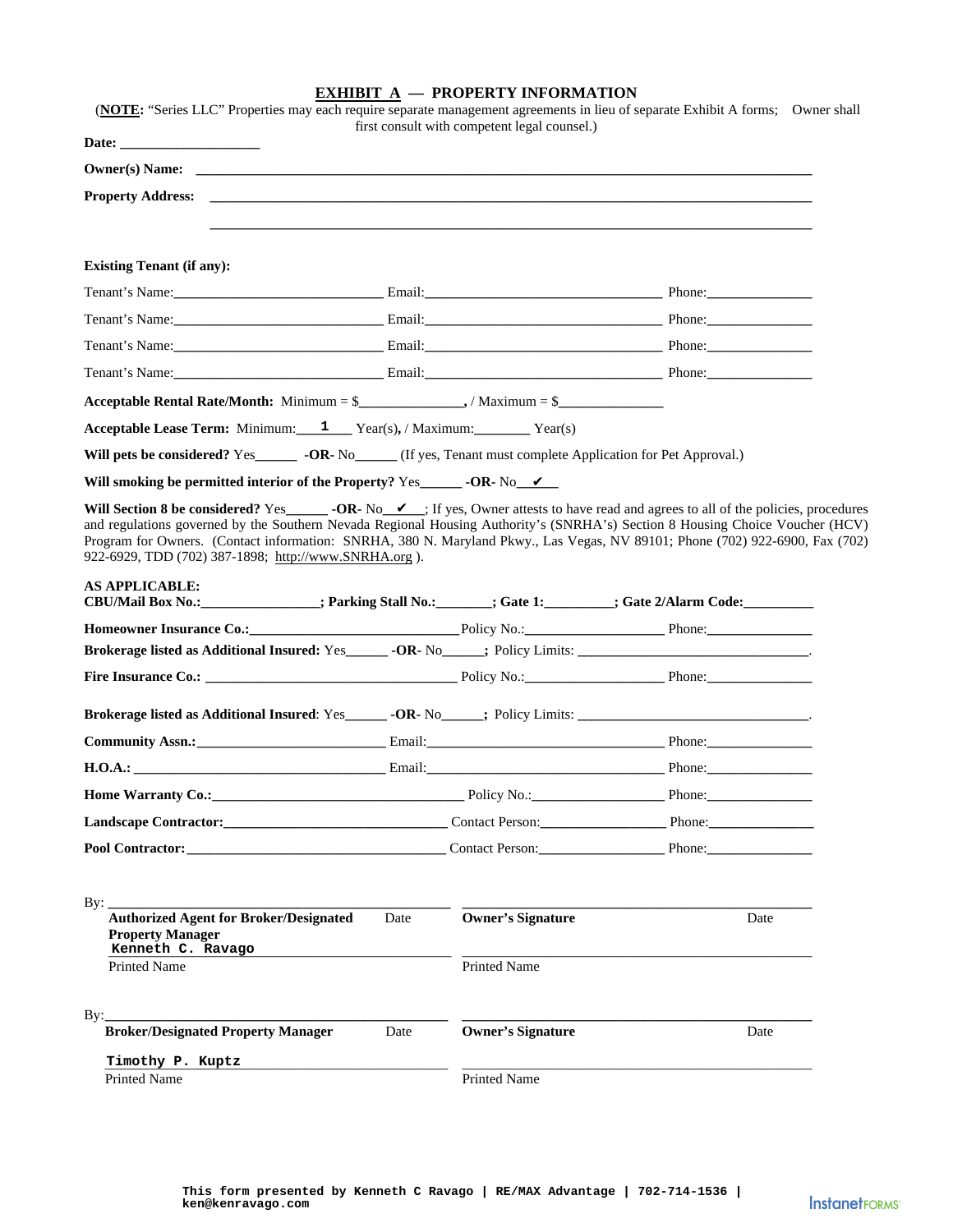## **INTERNET ADDENDUM TO RESIDENTIAL PROPERTY MANAGEMENT AGREEMENT**

 $for$ 

(Property Address)

In reference to the Residential Property Management Agreement ("Agreement") executed by

as Owner and

**Timothy P. Kuptz** as Broker, dated <u>covering</u> the real property at

1. Owner understands and acknowledges that Broker will submit the Property's listing information to the Multiple Listing Service (MLS) in which Broker participates, unless Owner instructs Broker to exclude the listing. Owner further understands and acknowledges that MLS will disseminate the Property's listing information to those MLS brokers and agents (and/or their web vendors) who operate Internet sites, as well as online providers such as realtor.com and lasvegasrealtor.com, and that such sites are generally available to the public. Some, but not all, of these websites may include a commentary section where consumers may include reviews and comments about the Property in immediate conjunction with the listing (blogging), or provide a link to the comments. In addition, some, but not all, of these websites may display an automated estimate of the market value of the Property in immediate conjunction with the listing, or provide a link to the estimate.

2. Owner may opt-out of any of the following by initialing the appropriate space(s) below:

a. I/we have advised the Broker or Property Manager that I/we **DO NOT** want the listed Property to be **displayed on the Internet** (the listing will not appear on any Internet site).

b. 1/we have advised the Broker or Property Manager that I/we **DO NOT** want the **address** of the listed Property to be displayed on the Internet (listing information will be disseminated via Internet, but the Property address will not appear in conjunction with the listing).

c. I/we have advised the Broker or Property Manager that I/we **DO NOT** want a **commentary section** displayed or linked to the listed Property (the site operator may indicate that the feature was disabled at the request of the owner).

d. I/we have advised the Broker or Property Manager that I/we **DO NOT** want an **automated estimate of value** displayed or linked to the listed Property (the site operator may indicate that the feature was disabled at the request of the owner).

#### **—OR—**

Owner does **NOT** opt out of any of the above.

3. Owner understands and acknowledges that if option (a) above is selected, consumers who conduct searches for listings on the Internet will not see information about the listed Property in response to their search.

| <b>BROKER:</b>                                          | RE/MAX Advantage<br>(Company Name) |      | <b>OWNER:</b>                                                                                                                                                                           |      |
|---------------------------------------------------------|------------------------------------|------|-----------------------------------------------------------------------------------------------------------------------------------------------------------------------------------------|------|
| By:<br>Authorized Agent for Broker<br>Kenneth C. Ravago |                                    | Date | Signature                                                                                                                                                                               | Date |
| By:<br><b>Broker</b><br>Timothy P. Kuptz                |                                    | Date | Signature                                                                                                                                                                               | Date |
|                                                         |                                    |      | <b>Reminder to Broker/Agent:</b> If Owner has selected either (a) or (b), a copy of this form MUST be provided<br>to the MLS within 48 hours per MLS Rule 21.25. Fax to (702) 732-3154. |      |

Addendum to Prop. Mgmt. Agreement (Internet) © 2009 Greater Las Vegas Association of REALTORS®



.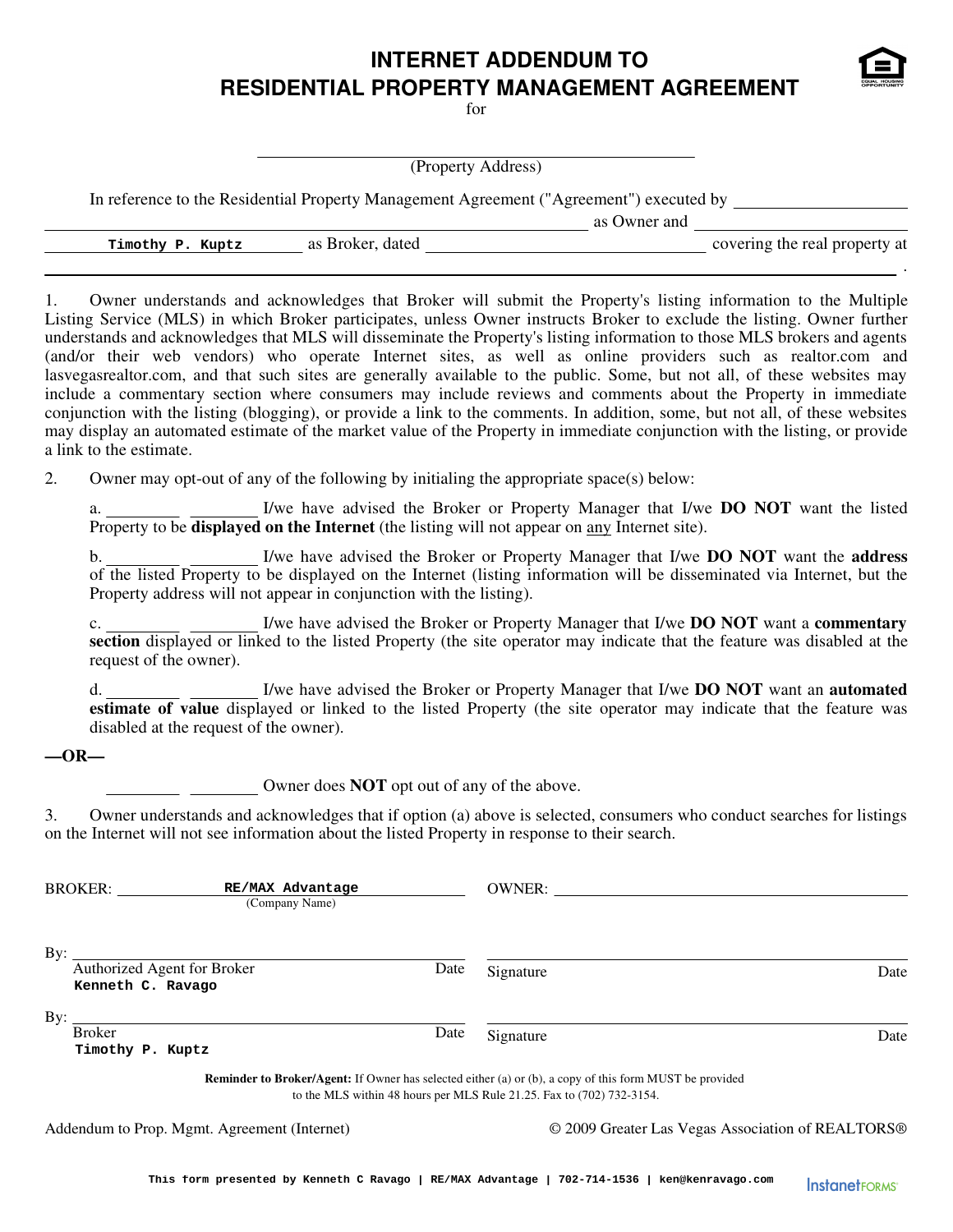



## FORECLOSURE ADDENDUM TO RESIDENTIAL PROPERTY MANAGEMENT AGREEMENT

for

\_\_\_\_\_\_\_\_\_\_\_\_\_\_\_\_\_\_\_\_\_\_\_\_\_\_\_\_\_\_\_\_\_\_\_\_\_\_\_\_\_\_\_\_\_\_\_\_\_\_\_\_\_\_\_\_\_\_\_\_\_\_\_\_\_\_\_\_\_\_\_\_\_\_ (Property Address)

|       | In reference to the Residential Property Management Agreement ("Agreement") executed by OWNER'S              |               |  |  |                   |     |
|-------|--------------------------------------------------------------------------------------------------------------|---------------|--|--|-------------------|-----|
| Name: |                                                                                                              | OWNER'S Name: |  |  |                   | and |
|       | RE/MAX Advantage                                                                                             |               |  |  | covering the real |     |
|       | property noted above, which obligates the Owner to advise Brokerage of any defaults on any loans, mortgages, |               |  |  |                   |     |

dues or trust deeds, the parties hereby agree that the Agreement be amended as follows:

**1. NOTICE TO TENANT.** Should Broker/Designated Property Manager receive any notice indicating that Owner is in any one of the following situations: (1) default of any loan, mortgage, assessments or trust deed; (2) any stage of the foreclosure process, including a deed-in-lieu of foreclosure; (3) default in making any payments associated with this property; or (4) acceptance of a short sale contract, Owner authorizes Broker/Designated Property Manager to immediately notify the Tenants(s) in order to make arrangements to terminate the lease within 30 to 60 days of the expected foreclosure date. The Owner fully authorizes Broker/Designated Property Manager to negotiate an agreeable termination date and any other concessions deemed necessary in Broker/Designated Property Manager's sole discretion based on available information and the expected foreclosure sale date (or close of escrow in the case of a short sale).

**2. NOTICE TO BROKER.** Owner is solely responsible to provide any information regarding the redemption of the property or any extension or negotiations with the lender or trustee in order to delay the foreclosure sale. All information shall be supplied in writing to Broker/Designated Property Manager in sufficient time so Broker/Designated Property Manager may find a mutually beneficial termination date. Should Owner fail to notify Broker/Designated Property Manager, then Broker/Designated Property Manager reserves the right to terminate the lease agreement at an appropriate time to be decided solely by Broker/Designated Property Manager, prior to the foreclosure sale.

**3. MANAGEMENT FEES.** During the foreclosure period, Owner agrees to increase reserves by \$ \_200.00 or  $n/a$  %. Owner authorizes Broker/Designated Property Manager to accelerate the balance of the management fees due to Broker/Designated Property Manager for the remainder of the current lease in the amount of \$ 200.00, plus a termination and tenant move out fee of \$ 200.00 payable to Broker/Designated Property Manager as and for compensation for the mailing of notices, research and negotiations that Broker/Designated Property Manager must undertake to lawfully terminate the current lease to minimize repercussions from the Tenant(s). However, the Owner is fully aware that any early termination of said lease may result in legal consequences. **Owner is advised to seek appropriate counsel for the legal, financial and credit consequences of a foreclosure and early lease termination.**

**4. RETURN OF SECURITY DEPOSIT**. Owner authorizes Broker/Designated Property Manager to release ALL security deposits (including non-refundable deposits) back to the Tenant(s) with no further obligations from the Tenant(s) or Broker/Designated Property Manager once the property is vacant.